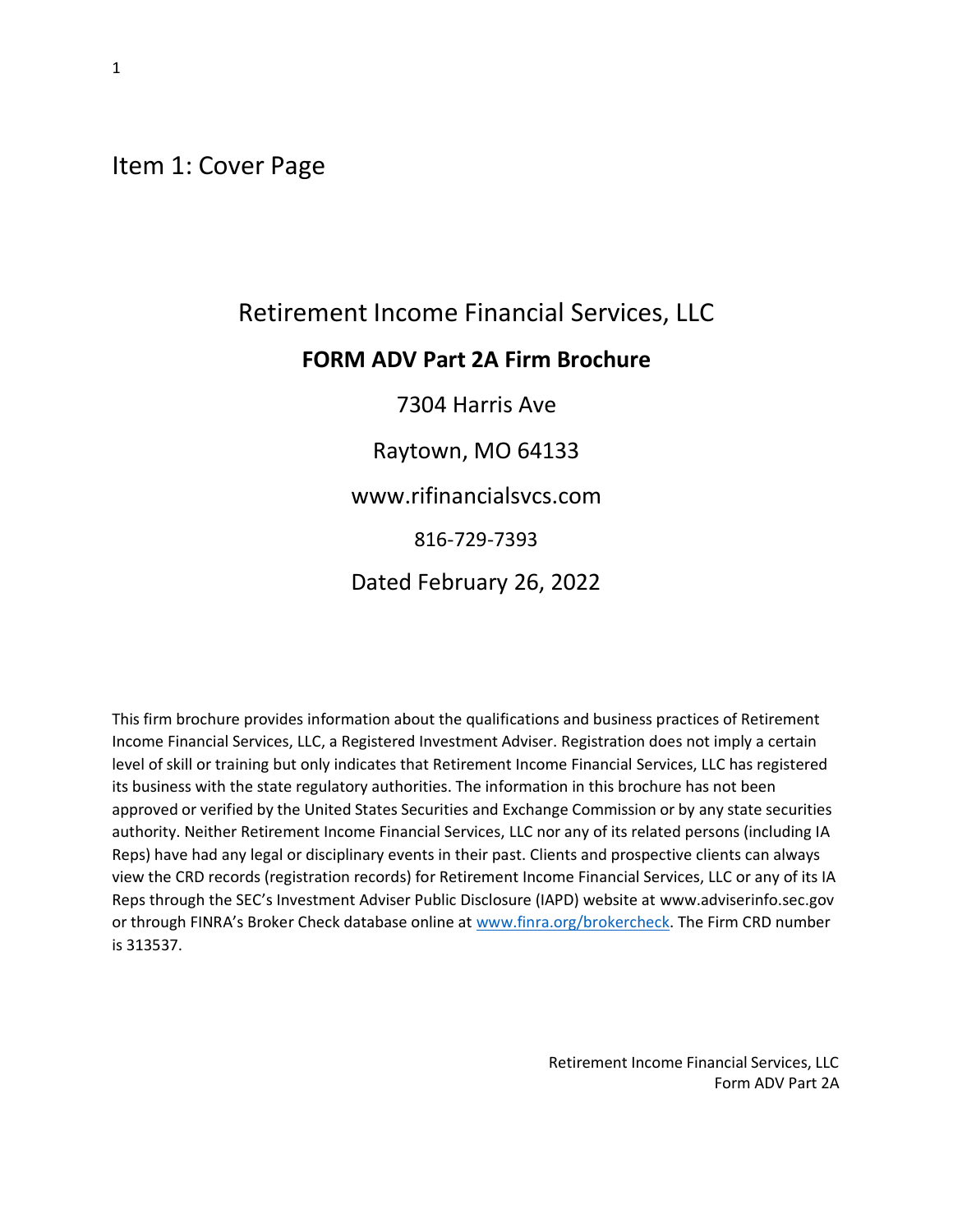### <span id="page-1-0"></span>Item 2: Material Changes

There have been no material changes to report since this brochure was previously filed on August 12,2021. The firm will ensure that clients promptly receive notice of any material changes as well as a summary of such changes within 120 days of the close of our business fiscal year.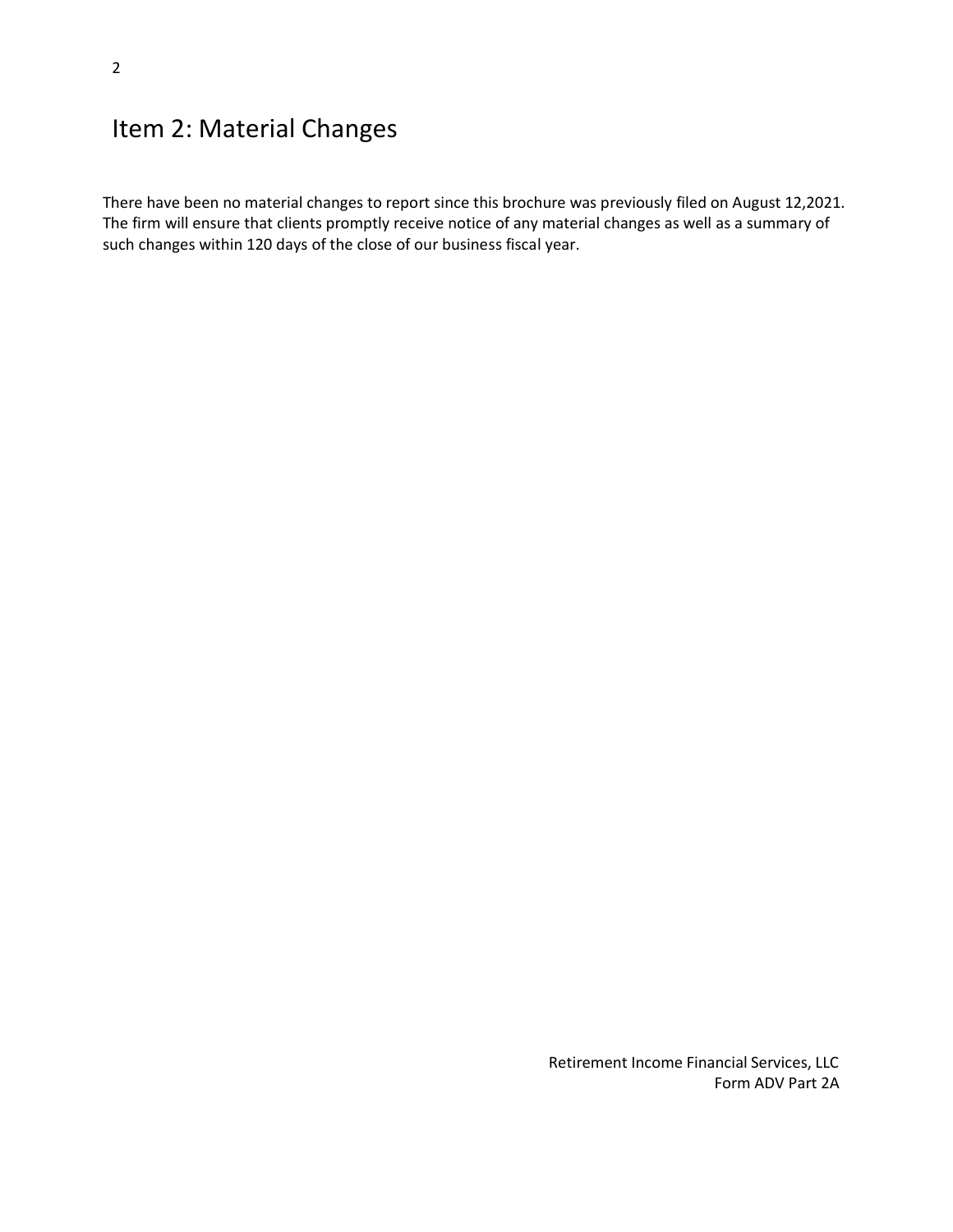# <span id="page-2-0"></span>Item 3: Table of Contents

#### **Contents**

| Item 1: Cover Page                                                                            | 1              |
|-----------------------------------------------------------------------------------------------|----------------|
| Item 2: Material Changes                                                                      | $\overline{2}$ |
| Item 3: Table of Contents                                                                     | 3              |
| Item 4: Advisory Business                                                                     | 4              |
| Item 5: Fees and Compensation                                                                 | 9              |
| Item 6: Performance-Based Fees and Side-By-Side Management                                    | 12             |
| Item 7: Types of Clients                                                                      | 13             |
| Item 8: Methods of Analysis, Investment Strategies and Risk of Loss                           | 14             |
| Item 9: Disciplinary Information                                                              | 17             |
| Item 10: Other Financial Industry Activities and Affiliations                                 | 17             |
| Item 11: Code of Ethics, Participation or Interest in ClientTransactions and Personal Trading | 17             |
| Item 12: Brokerage Practices                                                                  | 18             |
| Item 13: Review of Accounts                                                                   | 21             |
| Item 14: Client Referrals and other Compensation                                              | 22             |
| Item 15: Custody                                                                              | 22             |
| Item 16: Investment Discretion                                                                | 22             |
| Item 17: Voting Client Securities                                                             | 23             |
| Item 18: Financial Information                                                                | 23             |
| Item 19: Requirements for State-Registered Advisers                                           | 23             |
| Item 20: Miscellaneous                                                                        | 24             |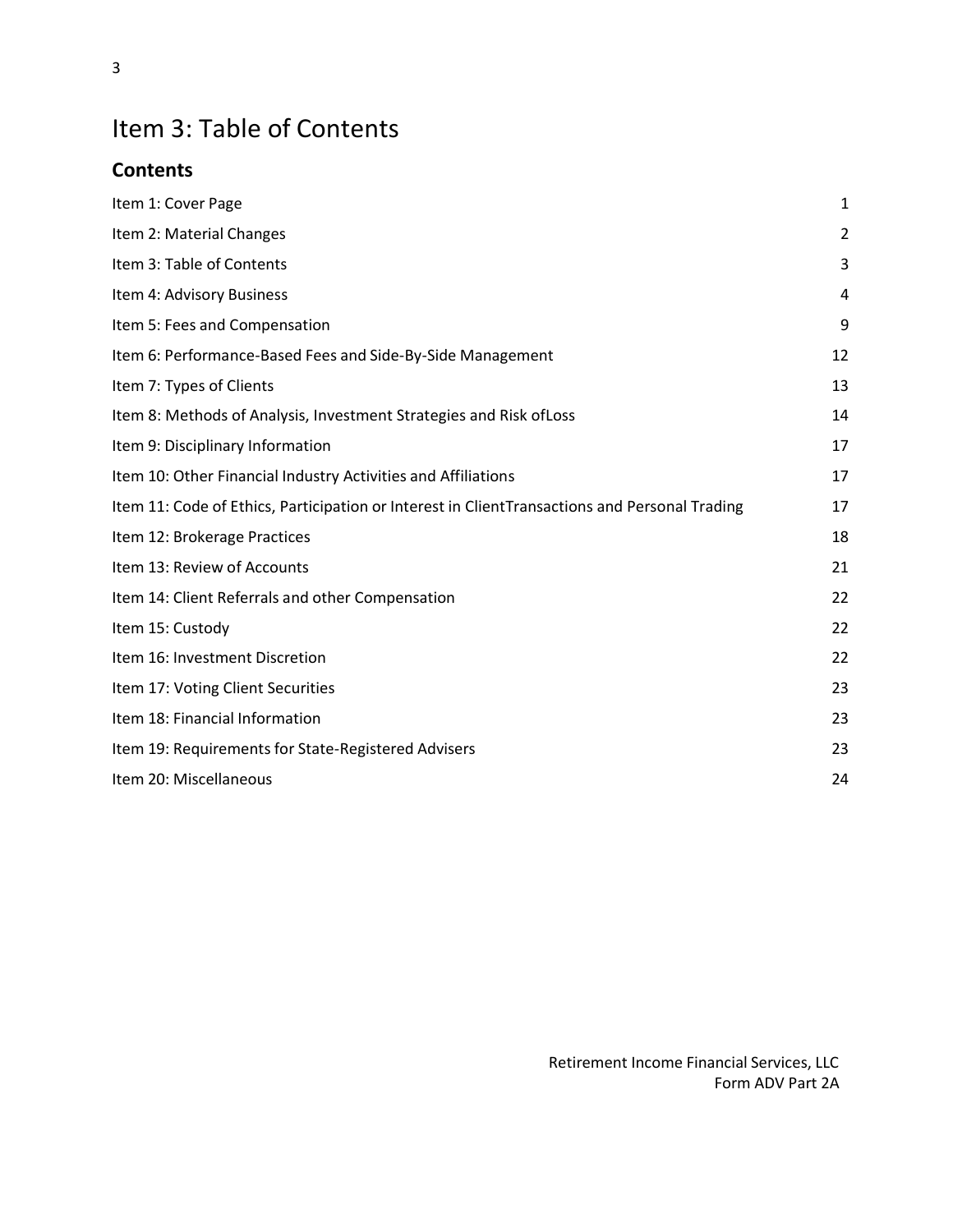### <span id="page-3-0"></span>Item 4: Advisory Business

#### **Introduction**

Retirement Income Financial Services, LLC is a state registered investment advisory firm that offers four types of services: Financial Planning Services and Insurance services, Portfolio Management and Pension Consulting Services. Retirement IncomeFinancial Services, LLC has been incorporated in the state of Missouri since December 22, 2020. The experience of Investment Advisor Representative (hereafter "IA Rep"), Debra L. Sapp, dates back to October 2009. Retirement Income FinancialServices, LLC is owned 100% by Debra L. Sapp.

You may see the term Associated Person throughout this Brochure. As used in this Brochure, this term refers to anyone from our firm who is an officer, employee, and all individuals providing investment advice on behalf of our firm. Such persons are properly registered as investment adviser representatives in all required jurisdictions.

#### **Portfolio Management Services**

Our firm offers discretionary and in limited circumstances, non-discretionary portfolio management services to our clients. Discretionary portfolio management means we will make investment decisions and place buy or sell orders in your account without contacting you. These decisions would be made based upon your stated investment objectives. Non-discretionary portfolio management service means that we must obtain your approval prior to making any transactions in your account. Our investment advice is tailored to meet our clients' needs and investment objectives. If you decide to hire our firm to manage your portfolio, we will meet with you to gather your financial information, determine your goals, and decide how much risk you should take in your investments. The information we gather will help us implement an asset allocation strategy that will be specific to your goals, whether we are actively investing for you or simply providing you with advice. Retirement Income Financial Services, LLC uses equity securities, exchange traded funds and investment company securities in its portfolio management programs. However, we reserve the right to invest in any other type of security including, but not limited to, U.S. government securities, corporate debt securities, commercial paper, municipal securities, certificates of deposit, covered options and limited partnerships investing in real estate, oil and gas. However, we construct your investment portfolio, we will monitor your portfolio's performance on a continuous basis, and rebalance the portfolio whenever necessary, as changes occur in market conditions, your financial circumstances, or both.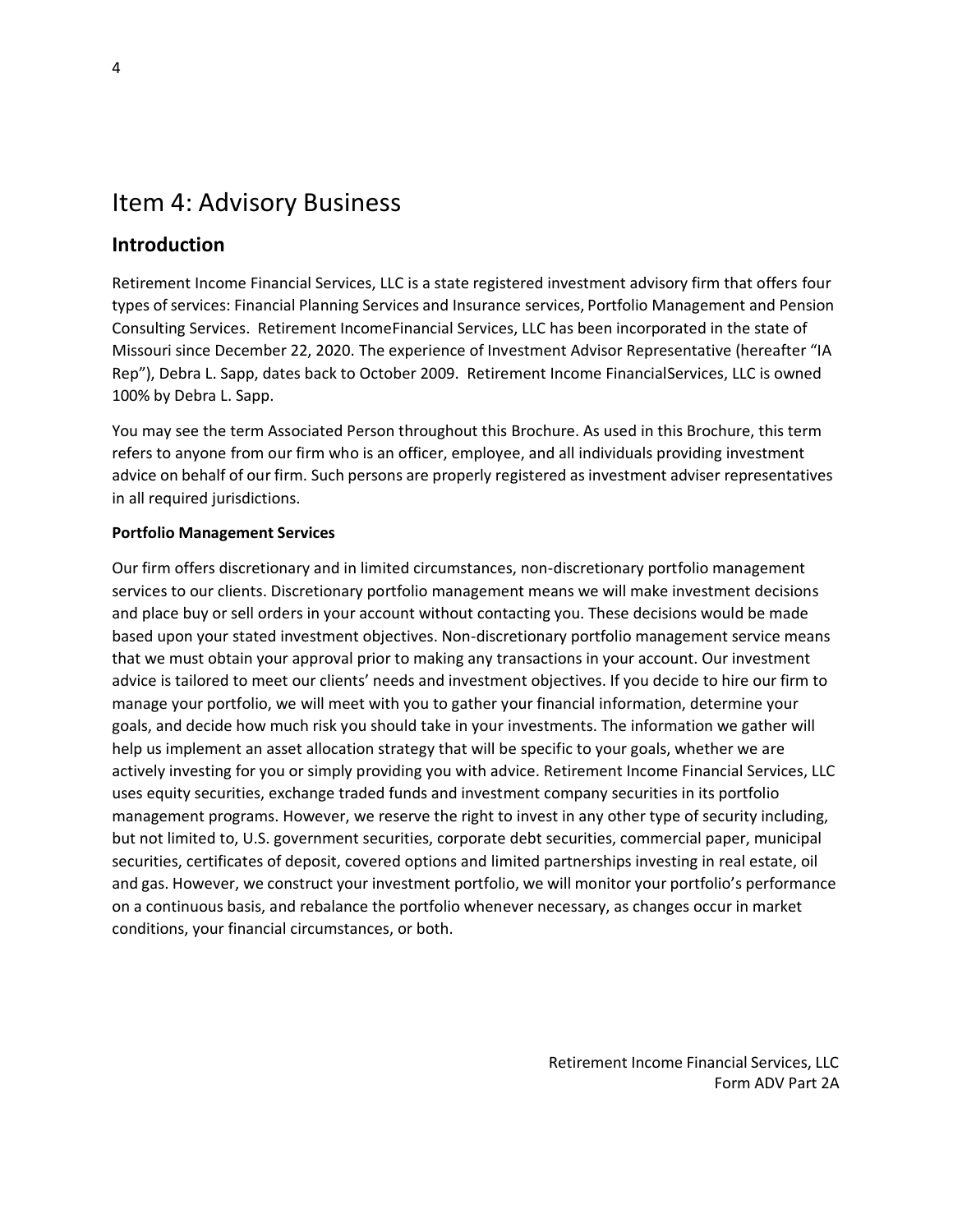#### **Schwab Institutional Intelligent Portfolios™**

Retirement Income Financial Services, LLC also provides portfolio management services through Institutional Intelligent Portfolios™, an automated, online investment management platform for use by independent investment advisors and sponsored by Schwab Wealth Investment Advisory, Inc. (the "Program" and "SWIA," respectively). Through the Program, we offer clients a range of investment allocation models we have constructed and manage, each consisting of a portfolio of exchange traded funds ("ETFs") and a cash allocation. The client may instruct us to exclude up to three ETFs from their portfolio. The client's portfolio is held in a brokerage account opened, with our assistance, by the client at SWIA's affiliate, Charles Schwab & Co., Inc. ("CS&Co").

Retirement Income Financial Services, LLC is independent of and not owned by, affiliated with, or sponsored or supervised by SWIA, CS&Co or their affiliates (together, "Schwab"). The Program is described in the Schwab Wealth Investment Advisory, Inc. Institutional Intelligent Portfolios™ Disclosure Brochure (the "Program Disclosure Brochure"), which is delivered to clients by Schwab during the online enrollment process.

Retirement Income Financial Services, LLC and not Schwab, is the client's investment advisor and primary point of contact with respect to the Program. We are solely responsible, and Schwab is not responsible, for determining the appropriateness of the investment allocation model for the client, choosing a suitable investment strategy and portfolio for the client's investment needs and goals, and managing that portfolio on an ongoing basis. Schwab's role is limited to delivering the Program Disclosure Brochure to clients and administering the Program so that it operates as described in the Program Disclosure Brochure.

We have contracted with Schwab to provide us with the technology platform and related trading and account management services for the Program. This platform enables us to make the Program available to clients online and includes a system that automates certain key parts of our investment process (the "System"). The System includes an online questionnaire that helps us determine the client's investment objectives and risk tolerance and select an appropriate investment strategy and portfolio.

Clients should note that we will recommend a portfolio via the System in response to the client's answers to the online questionnaire. The client may then indicate an interest in a portfolio that is one level less or more conservative or aggressive than the recommended portfolio, but we then make the final decision and select a portfolio based on all the information we have about the client. The System also includes an automated investment engine through which we manage the client's portfolio on an ongoing basis through automatic rebalancing and tax-loss harvesting (if the client is eligible and so elects).

We do not receive a portion of a wrap fee for our services to clients through the Program. Clients do not pay fees to Schwab in connection with the Program, but we charge clients a fee for our services as described below under the Fees and Compensation section below.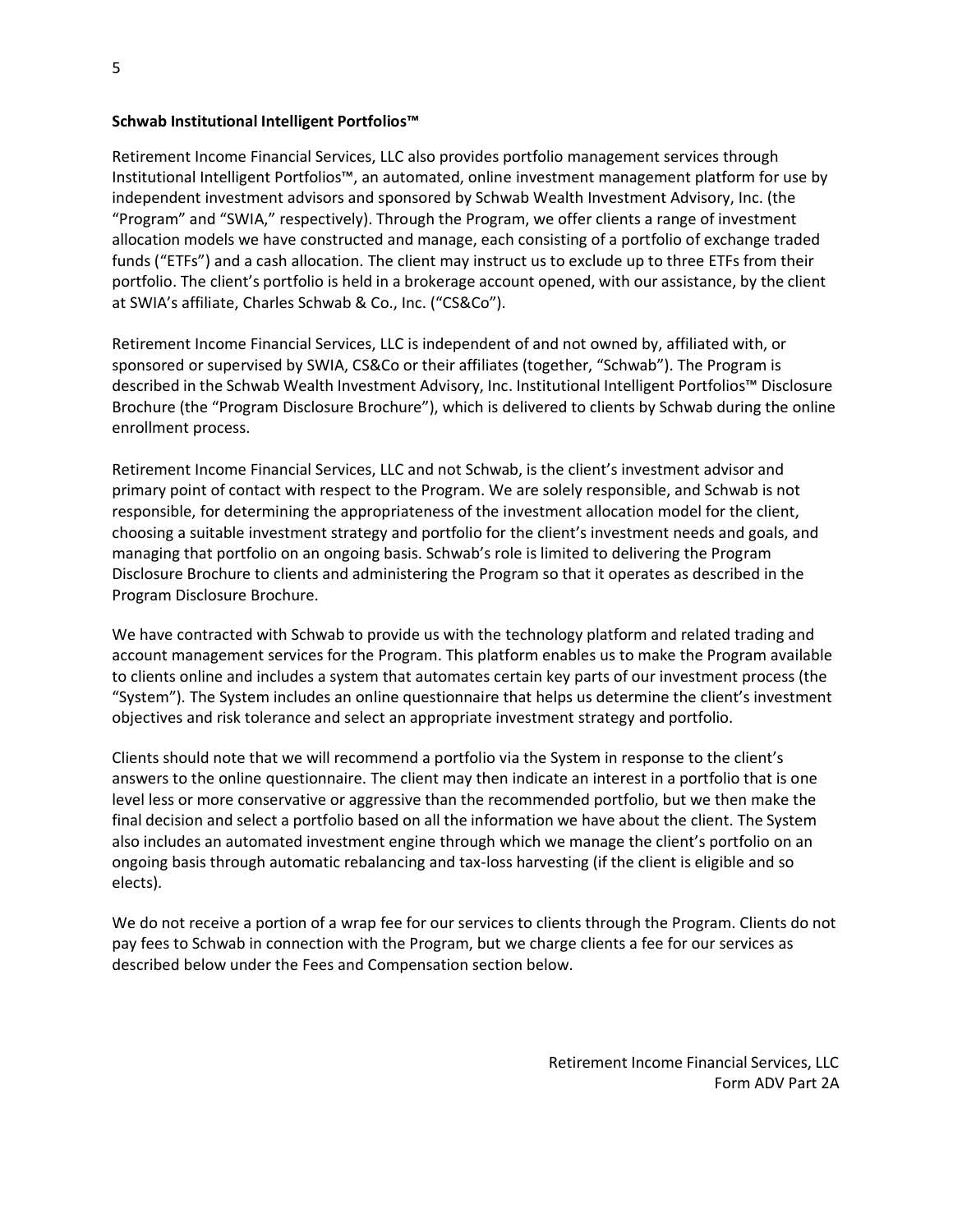#### **Altruist**

For Clients with accounts at Altruist, RIF builds custom portfolios and assigns those portfolios to client accounts based on the client's risk tolerance and investment objectives. For these accounts, RIF will determine the initial and ongoing appropriateness and suitability of RIF's Platform for the Client, as well as determine the initial and ongoing suitability of the Portfolio selected for the Client and any modification or replacement of the selected Portfolio. RIF will also determine the appropriateness for each applicable Platform Account of any suspension and resumption by it of trading; and monitor the ongoing performance of RIF's Platform and the selected Portfolio relative to the Client's investment objectives, financial situation, and risk tolerance.

#### **Financial Planning Services**

We offer broad based financial planning which includes a variety of services, mainly advisory in nature, regarding the management of the client's financial resources. Such services are based upon an analysis of the client's individual needs and begin with an initial consultation, where we collect information and documentation about the client's financial situation. Once we have analyzed this documentation, we provide a written financial plan designed to achieve the client's financial goals and objectives. In this way, Retirement Income Financial Services, LLC assists the client in developing a strategy for the successful management of income, assets, and liabilities. In general, financial planning services may include any one or all of the following:

- **Cash Flow Analysis:** Assessment of a client's present financial situation by collecting information regarding net worth and cash flow statements, tax returns, insurance policies, investment portfolios, pension plans, employee benefit statements etc. The Firm advises on ways to reduce risk, coordinate, and organize records, and estate information.
- **Retirement Analysis**: Identification of a client's long-term financial and personal goals and objectives includes advice for accumulating wealth for retirement income or appropriate distribution of assets following retirement. Tax consequences and implications are identified and evaluated.
- **Insurance Analysis**: Includes risk management associated with advisory recommendations based on a combination of insurance types to meet a client's needs, e.g., life, health, disability, and long-term care insurance. This will necessitate an analysis of cash needs of family at death, income needs of surviving dependents, and disability income analysis.
- **Portfolio Analysis/Investment Planning:** We provide investment alternatives, including asset allocation, and effect on a client's portfolio. We evaluate economic and tax characteristics of existing investments as well as their suitability for a client's objectives. We identify and evaluate tax consequences and their implications.
- **Education Savings Analysis**: Alternatives and strategies with respect to the complete or partial funding of college or other post-secondary education.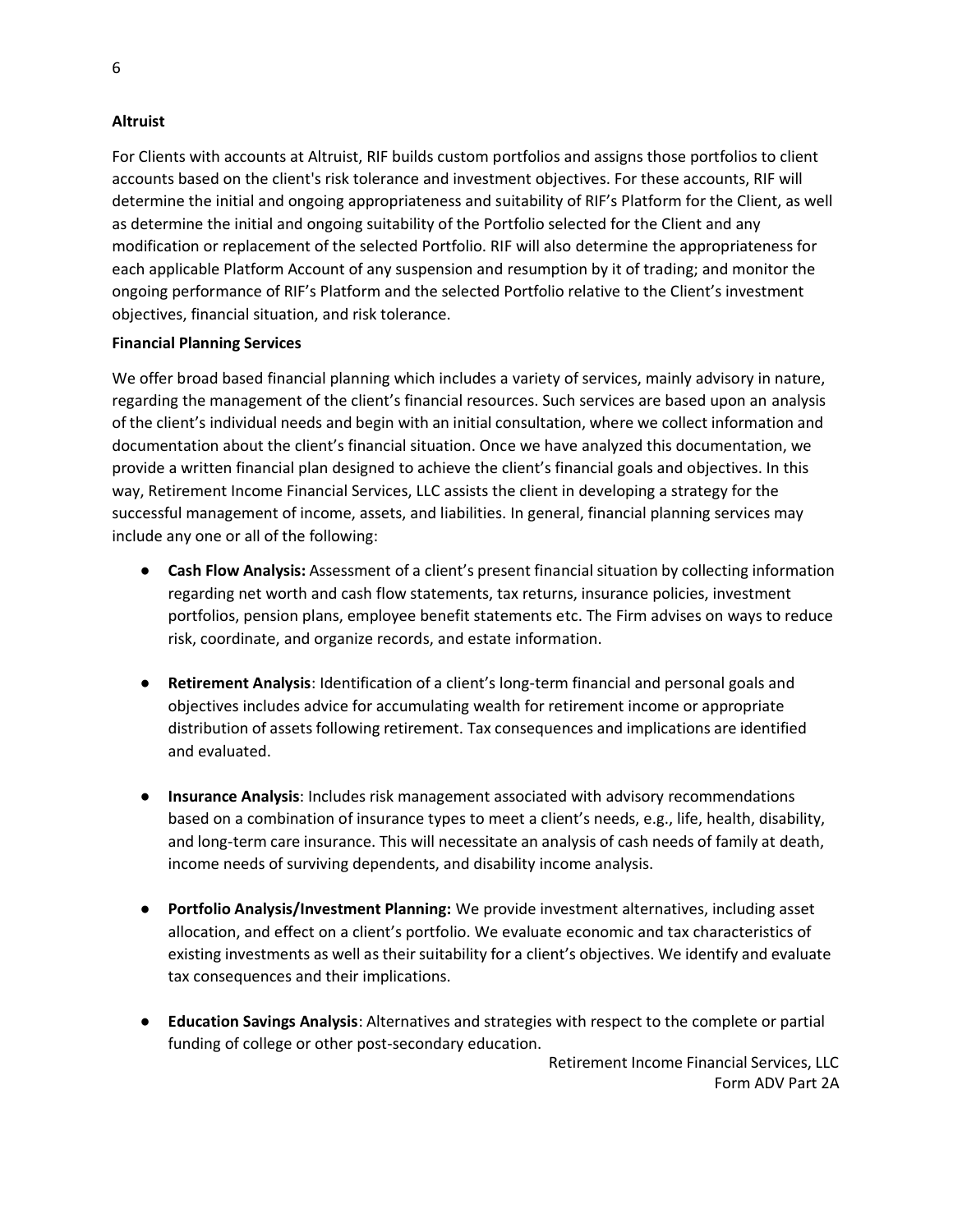● **Estate Analysis**: We provide advice with respect to property ownership, distribution strategies, estate tax reduction, and tax payment techniques.

The recommendations and solutions are designed to achieve the client's desired goals, subject to a periodic evaluation of the financial plan which may require revisions to meet changing circumstances. Financial plans are based on a client's financial situation based on the information provided to the firm. We should be notified promptly of any change to a client's financial situation, goals, objectives or needs.

We also provide financial planning services that cover a specific area, such as retirement or estate planning, asset allocation analysis, manager due diligence and 401(k) platform due diligence. We offer consultative services where we set an appointment to meet with you for financial planning advice. You may choose to accept or reject our recommendations. If you decide to proceed with our recommendations, you may do so either through our investment advisory services or by using the advisory/brokerage firm of your choice.

#### **Selection of Third-Party Investment Advisers**

Retirement Income Financial Services, LLC has entered into agreements with two third-party investment advisers soley (Charles Schwab/TD Ameritrade and Altruist/Apex Clearing) for the provision of certain investment advisory services. Factors considered in the selection of a third-party advisor include but may not be limited to i) Retirement Income Financial Services, LLC's preference for a particular thirdparty advisor; ii) the client's risk tolerance, goals, and objectives, as well as investment experience; and iii) the amount of client assets available for investment. In order to assist clients in the selection of a third-party advisor, an Associated Person of Retirement Income Financial Services, LLC will typically gather information from the client about the client's financial situation, investment objectives, and reasonable restrictions the client wants imposed on the management of the account. The third-party advisor may customize the client's portfolio by blending traditional investment strategies with an allocation to asset classes. The investment strategy adopted by the third-party advisor may embrace value, growth or contrarian investing styles. Generally,securities transactions will be decided upon and executed by the third-party advisor on a discretionary basis. This means that the manager selected will have the ability to buy and sell securities in your account without obtaining your approval. Retirement Income Financial Services, LLC and its Associated Persons will share discretionary authority over the assets in accounts participating in these programs and will assume the discretionary authority to hire and fire such third party managers. Generally, clients may not impose restrictions on investing in certain securities or types of securities in accounts managed by a third-party advisor.

Associated Persons of Retirement Income Financial Services, LLC will periodically review reports provided to the client. An Associated Person of Retirement Income Financial Services, LLC will contact the client at least annually, or more often as agreed upon with each client, to review the client's financial situation and objectives, communicate information to the third-party advisor managing the account as necessary, and to assist the client in understanding and evaluating the services provided by the third-party advisor. Clients will be expected to notify Retirement Income Financial Services, LLC of any changes in their financial situation, investment objectives, or account restrictions.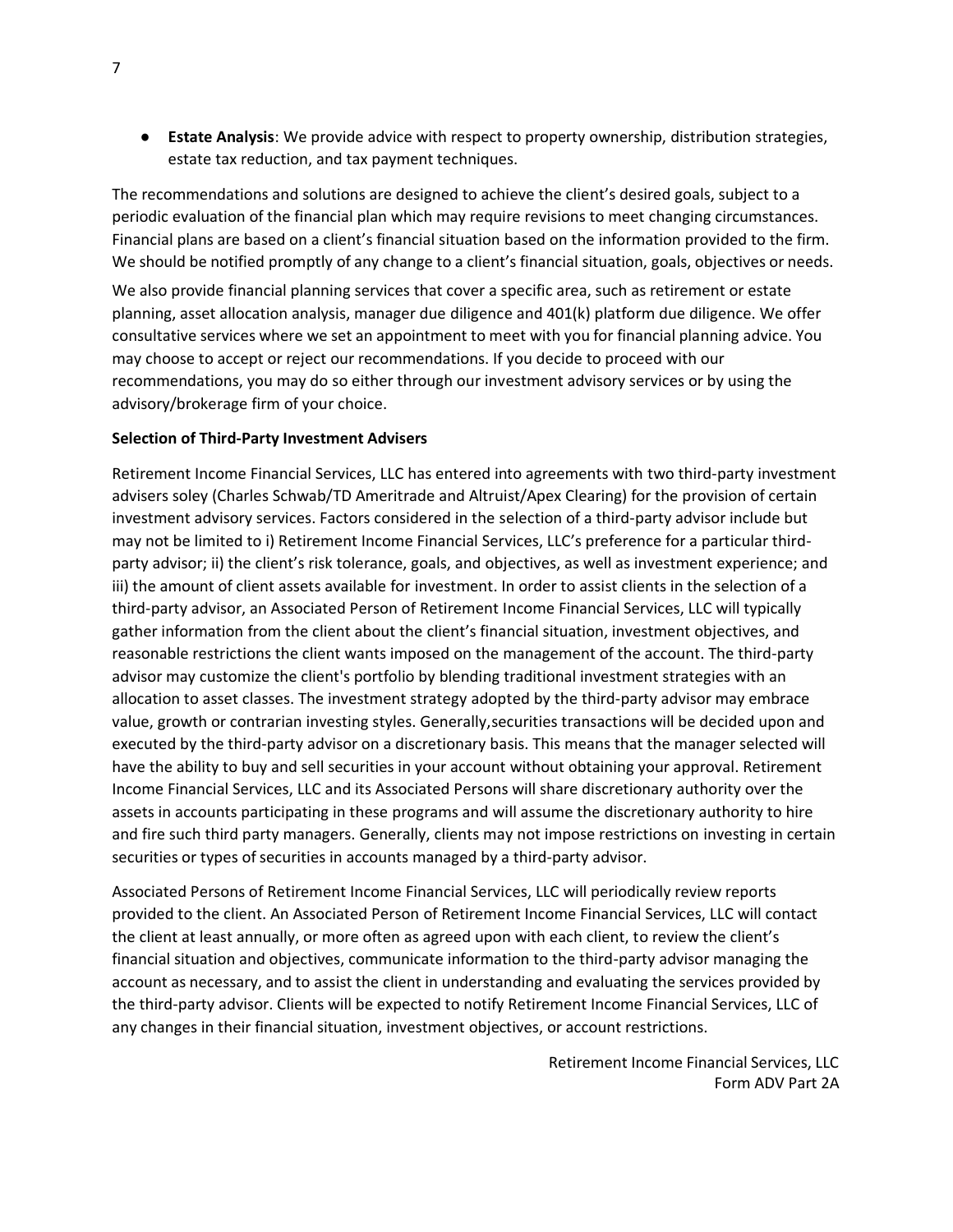The third-party advisor may offer wrapped or non-wrapped pricing options. Wrap pricing structures allow the client to pay an all-inclusive fee for management, brokerage, clearance, custody, and administrative services. In a non-wrap pricing structure, the third-party advisor's fee may be separated from the advisory fee charged by Retirement Income Financial Services, LLC. Transaction costs may also be charged for the execution and clearance of advisory transactions directed by such Third-Party Advisory Services. A complete description of the programs and services provided the amount of total fees, the payment structure, termination provisions and other aspects of each program are detailed and disclosed in i) the third-party advisor's Form ADV Part 2A; ii) the program wrap brochure (if applicable) or other applicable disclosure documents; iii) the disclosure documents of the portfolio manager(s) selected; or, iv) the third-party advisor's account opening documents. A copy of all relevant disclosure documents of the third-party advisor and of the individual portfolio manager(s) will be provided to anyone interested in these programs/managers.

#### **Pension Consulting Services**

Retirement Income Financial Services, LLC provides several pension consulting related services separately or in combination. While the primary clients for these services will be pension, profit sharing and 401(k) plans, Retirement Income Financial Services, LLC will also offer these services, where appropriate, to individuals and trusts, estates and charitable organizations. Pension Consulting Services are comprised of four distinct services. Clients may choose to use any or all these services.

Evaluation of:

- Fiduciary Services- investment lineup, whether participants are on track.
- Reporting Services-transparent and easy to follow.
- Plan Performance-whether or not portfolio is meeting its stated objective.
- Fees-are fees commensurate with the services rendered.

Retirement Income Financial Services, LLC will partner with Third Party Advisers provider to render Pension Consultant services to clients.

#### **Initial Consultation**

Retirement Income Financial Services, LLC provides each client with a complimentary initial consultation. This consultation is designed to:

- Introduce the client to Retirement Income Financial Services, LLC's firm, it's services and product offerings.
- Gather information about the client's investment objectives, financial condition, and risk tolerance, etc. and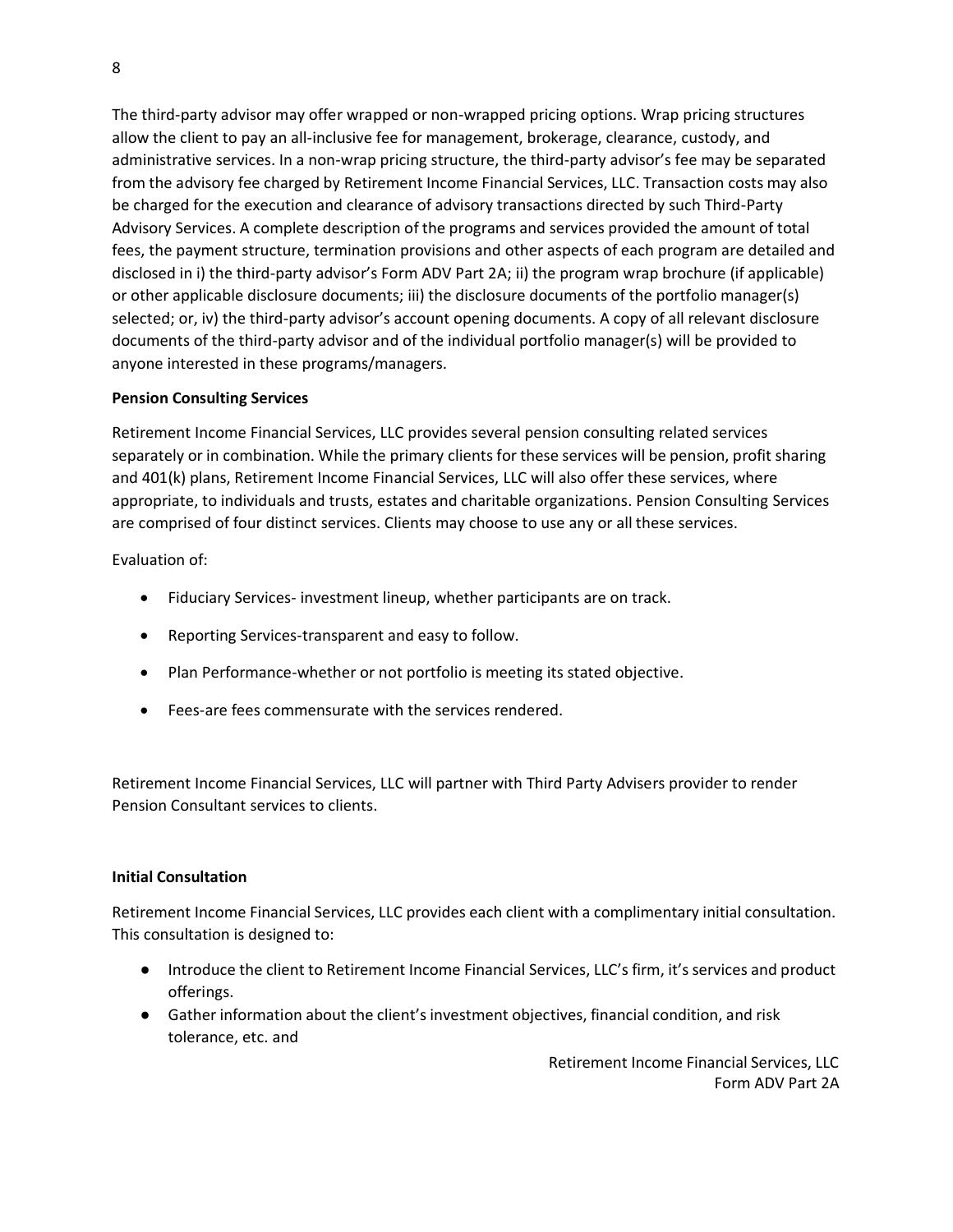● Reach an agreement on the terms of service and compensation arrangements.

A consultation must be completed before Retirement Income Financial Services, LLC will make any specific recommendations. If Financial Planning Services are requested, the client will engage Retirement Income Financial Services, LLC via a Fee Agreement, which is the contract between the client and Retirement Income Financial Services, LLC, specifying the scope of services to be rendered, client expectations, compensation, etc.

#### **Fee Services**

If the client requests Financial Planning Services, Retirement Income Financial Services, LLC will extend the initial consultation to include discussions necessary to begin creating a financial plan or may arrange follow-up meetings to review additional information about the client's finances. In any case, the Client will have the choice to consult with Retirement Income Financial Services, LLC on their overall financial situation and obtain a comprehensive, written financial plan, one or more specific financial modules; OR clients may engage Retirement Income Financial Services, LLC for consulting purposes on a specific topic or timeframe.

#### **Comprehensive Financial Plan**

Retirement Income Financial Services, LLC will review all aspects of the Client's finances to prepare a written financial plan that makes comprehensive recommendations to help the Client meet their financial objectives. These areas of analysis may include:

- Present Position: Cash Flow/Budget & Net Worth Analysis
- Protection Planning/Risk Management
- Retirement Planning/Investment Analysis
- Tax & Estate Planning
- Other: Educational Funding, Corporate Benefits, Settlements, Special Needs, Etc.

Retirement Income Financial Services, LLC will compile financial information and use it to construct a Comprehensive Financial Plan tailored to the Client's specific financial needs and situation. The written financial plan will typically be constructed within a month provided Retirement Income Financial Services, LLC receives all necessary documents in a timely fashion, but will never take longer than three months. Clients can implement the Comprehensive Financial Plan on their own or through Retirement Income Financial Services, LLC.

#### **Specific Financial Module(s)**

Clients may engage Retirement Income Financial Services, LLC for analysis of specific financial modules in lieu of a comprehensive plan.

### <span id="page-8-0"></span>Item 5: Fees and Compensation

When pricing a comprehensive plan Retirement Income Financial Services, LLC utilizes a proprietary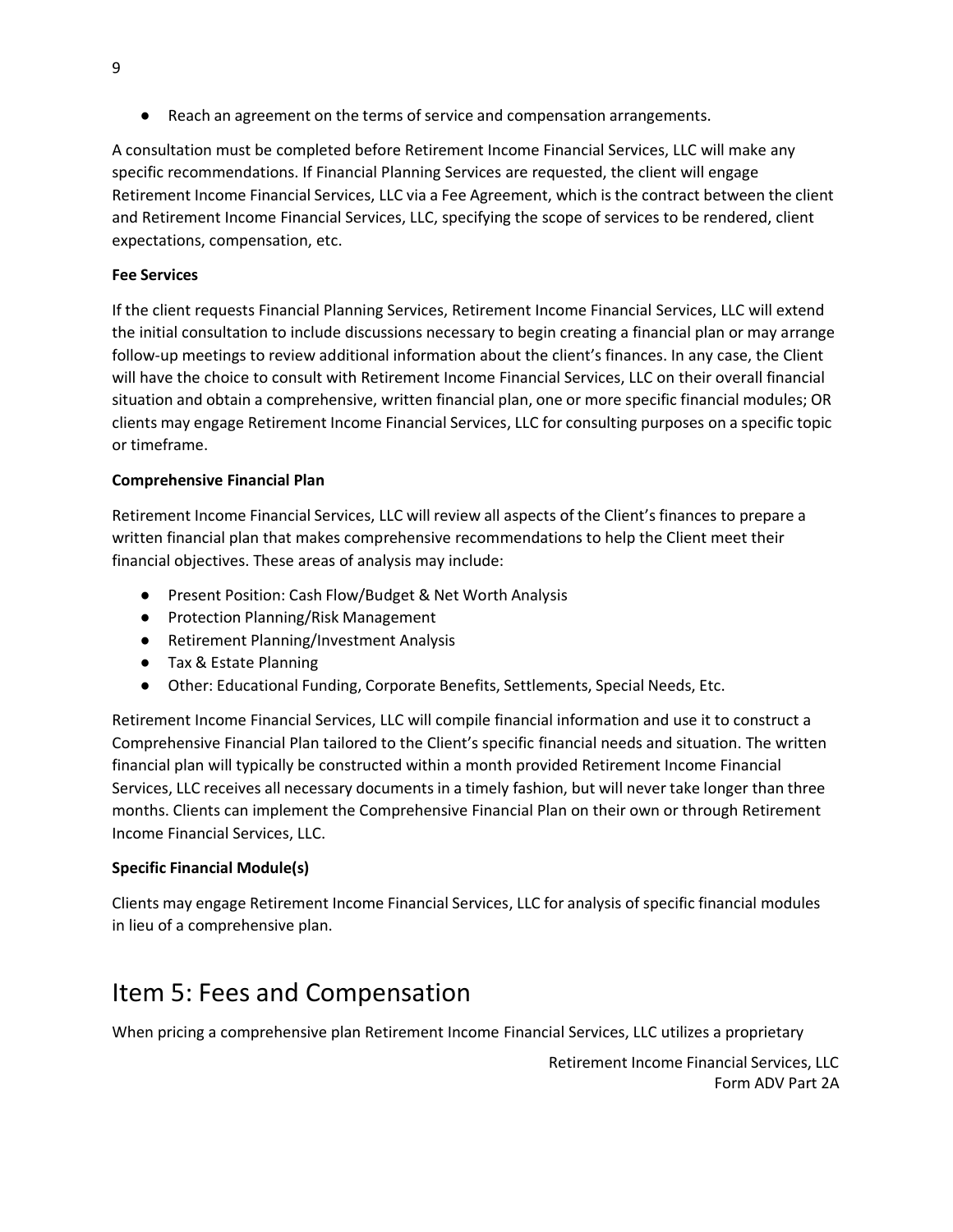chart to determine the time and complexity requirements based on the clients Financial Holdings, Family Status, Cash Flow and Special Circumstances. The time requirement is then multiplied by the hourly rate to determine the fee. Fees for specific modules are priced in a similar manner. The fee is then outlined in a proposal for services and upon execution in the Fee Agreement. Retirement Income Financial Services, LLC reserves the right to negotiate its fees and payment arrangements as appropriate. In ALL cases, fees and payment arrangements will be agreed upon by both parties before any work commences. Payment options for comprehensive plans are: 100% upon signing of the Fee Agreement OR 50% upon signing of the Fee Agreement and the remaining 50% upon delivery of the written financial plan. There is no penalty or discount for prepayment. If after the 1-year Fee Planning Agreement, it has been determined that Retirement Income Financial Services, LLC will be retained for another year, renewal fees, if any, are generally at a significant reduction. Full payment is due before work commences for specific modules. Retirement Income Financial offers subscription-fee financial planning with an onboarding fee ranging between \$450 -\$3,000, and an ongoing monthly fee ranging between \$125-\$800 per month, based on complexity and needs of the client.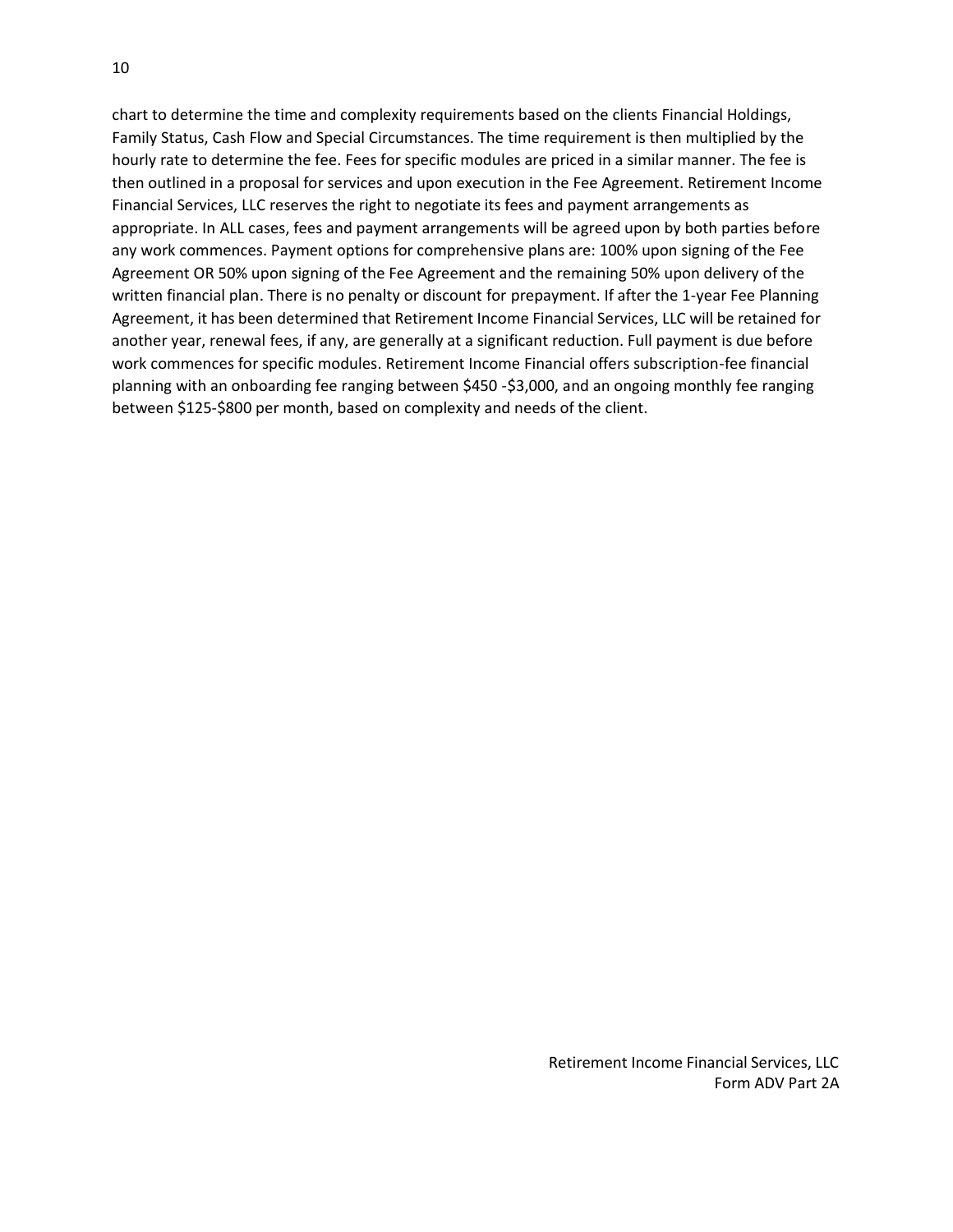Retirement Income Financial Services, LLC does not offer refunds for services which have already been performed. The client has (5) business days after signing the Fee Agreement in which to terminate the contract and receive full payment of all fees paid minus any portion of the fee attributable to the actual services performed up to the date written notice of the termination is received from the client by the Applicant.

For portfolio management services, Retirement Income Financial Services, LLC charges an annual fee based upon a percentage of the market value of the assets being managed. On an annualized basis, we charge the following asset management fees:

| <b>Assets Under Management</b> | <b>Annual Fee</b> |
|--------------------------------|-------------------|
| $$0 - $500,000$                | 1.00%             |
| \$500,001 - \$1,000,000        | 0.95%             |
| \$1,000,001 - \$3,000,000      | 0.80%             |
| \$3,000,001 and above          | 0.60%             |

Portfolio management fees may be negotiable depending on factors such as the amount of assets under management, range of investments, and complexity of the client's financial circumstances, among others. Since this fee is negotiable, the exact fee paid by the client will be clearly stated in the Portfolio Management Agreement signed by the client and the firm.

Portfolio management fees are billed quarterly, in arrears and are based on the value of your portfolio at the end of the preceding quarter. The custodian holding the client's account will deduct the fees directlyfrom the account provided the client has given written authorization. The qualified custodian will send an account statement at least quarterly. This statement will detail all account activity. The custodian will usually deduct from a designated account to facilitate billing. Other payment arrangement may be negotiated on a case-by-case basis. These arrangements will be clearly set forth in the Portfolio Management Agreement signed by the client and the firm.

Our annual fee is exclusive of, and in addition to brokerage commissions, transaction fees, and other related costs and expenses when applicable, which will be incurred by the client. These additional charges are imposed when applicable by the broker dealer/custodian holding the account and are not paid to our firm. **Please see page 12 – Brokerage Practices for further information on brokerage and transaction costs.**

At the inception of portfolio management services, the first pay period's fees will be calculated on a prorata basis. The Portfolio Management Agreement between Retirement Income Financial Services, LLC and the client will continue in effect until either party terminates it in accordance with the terms of the Agreement. Retirement Income Financial Services, LLC's annual fee will be pro-rated through the date of termination. Refunds are not applicable since all portfolio management fees are payable in arrears.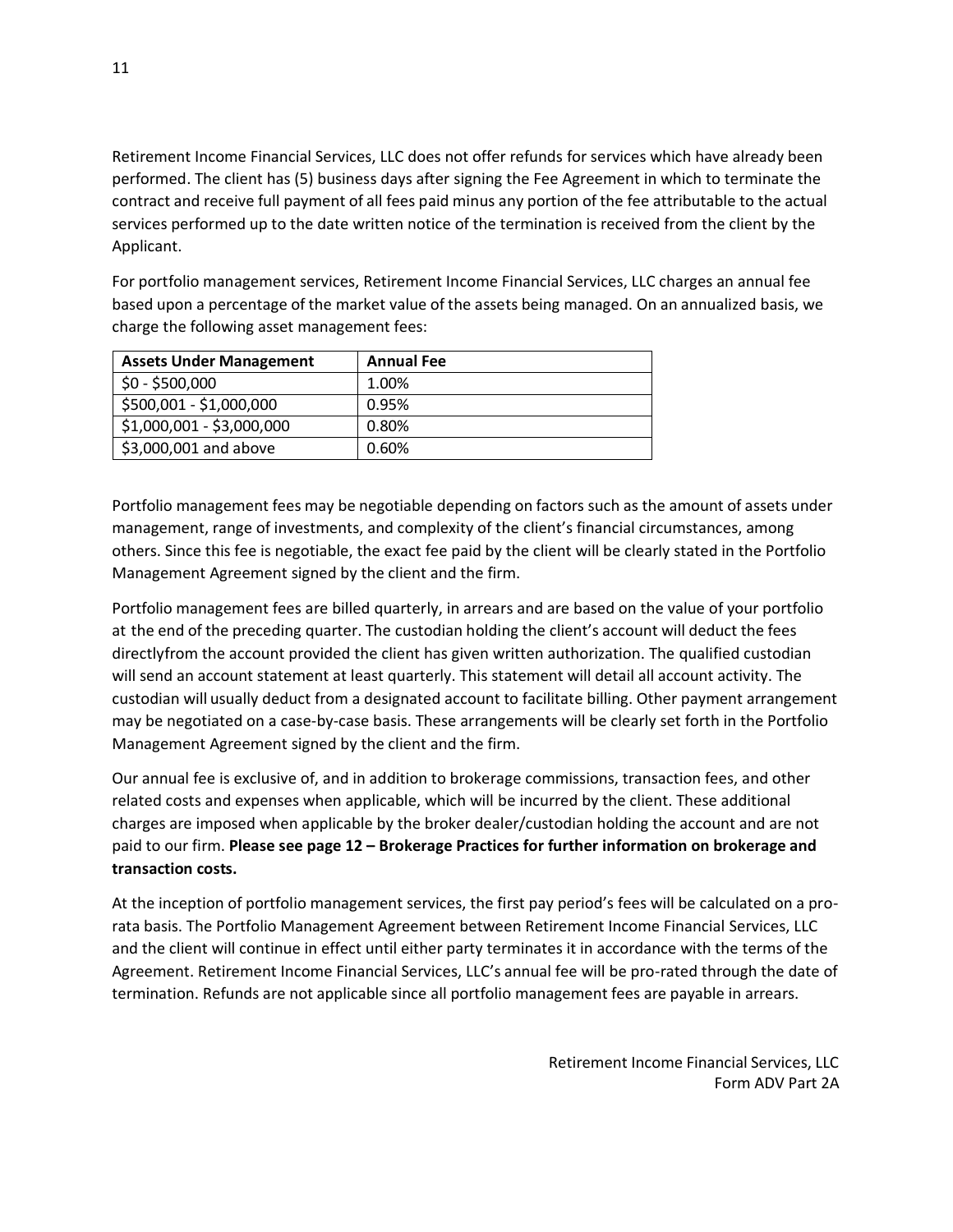#### **Financial Planning Fixed Fee**

Financial Planning will generally be offered on a fixed fee basis. Fixed fees will be determined on a caseby-case basis with the fee based on the complexity of the situation and the needs of the client. The fixed fee will be agreed upon before the start of any work. The fixed fee can range between \$500 - \$8,500 depending on complexity and scope of the project. The fee is negotiable. If a fixed fee program is chosen, half of the fee is due at the beginning of the engagement and the remainder is due halfway through completion of work, however, Retirement Income Financial Services, LLC will not bill an amount above \$500.00 more than 6 months in advance.

#### **Financial Planning Hourly Fee**

Financial Planning is an hourly rate of \$150.00 to \$350.00 per hour, depending on the nature of the specified services. An estimate of the number of hours required to complete the engagement will be provided to the client upon contract execution. The client will pay the full hourly fee in advance, and at the conclusion of the engagement, any unearned fees will be returned to the client. Fees for this service may be paid by check or electronic funds transfer. Clients may terminate hourly engagements at any time. Upon termination, any unearned fees will be returned to the client.

| <b>Plan Assets Under Management</b> | <b>Annual Fee</b> |
|-------------------------------------|-------------------|
| \$0-\$5 Million                     | 2.00%             |
| <b>\$5-\$10 Million</b>             | 1.00%             |

#### **Other Compensation**

Investment Advisor REP's of Retirement Income Financial Services, LLC are licensed to sell investment and insurance products and will receive fees and commissions for the sale of those products in addition to fees for financial planning and investment management services. Clients always have the option to purchase investments and insurance through other agents not affiliated with Retirement Income Financial Services, LLC. Any investment fees or insurance commissions received are separate from advisory fees. Retirement Income Financial Services, LLC will not reduce advisory fees for Clients that purchase investment or insurance products through Retirement Income Financial Services, LLC.

### <span id="page-11-0"></span>Item 6: Performance-Based Fees and Side-By-Side Management

We and our Associated Persons do not accept performance-based fees.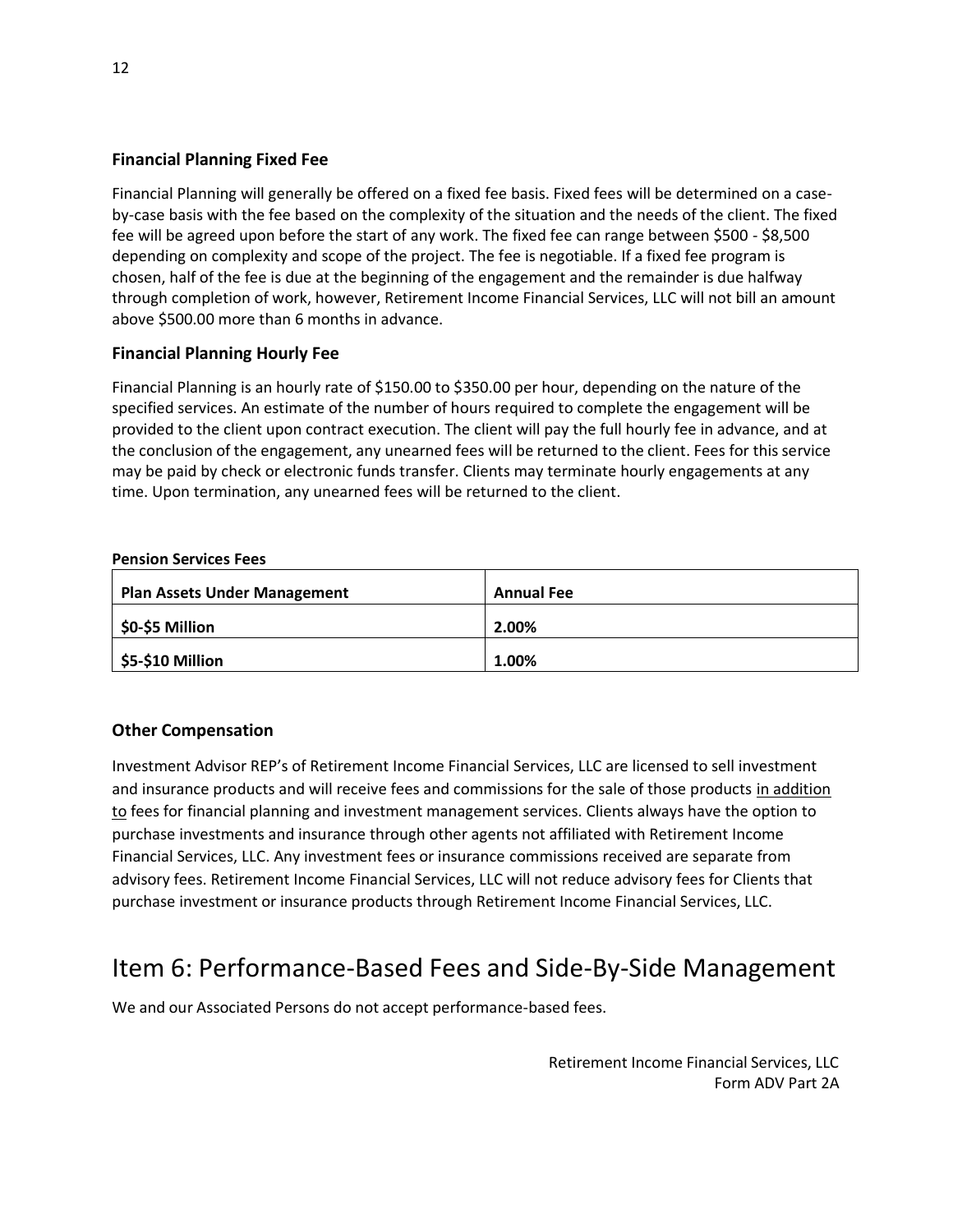### <span id="page-12-0"></span>Item 7: Types of Clients

Retirement Income Financial Services, LLC will provide advisory services to various types of Clients:

**Individuals:** The majority of Retirement Income Financial Services, LLC's Clients will be individuals seeking financial planning and consulting services for their personal accounts. Financial Planning Services can be provided regardless of account values.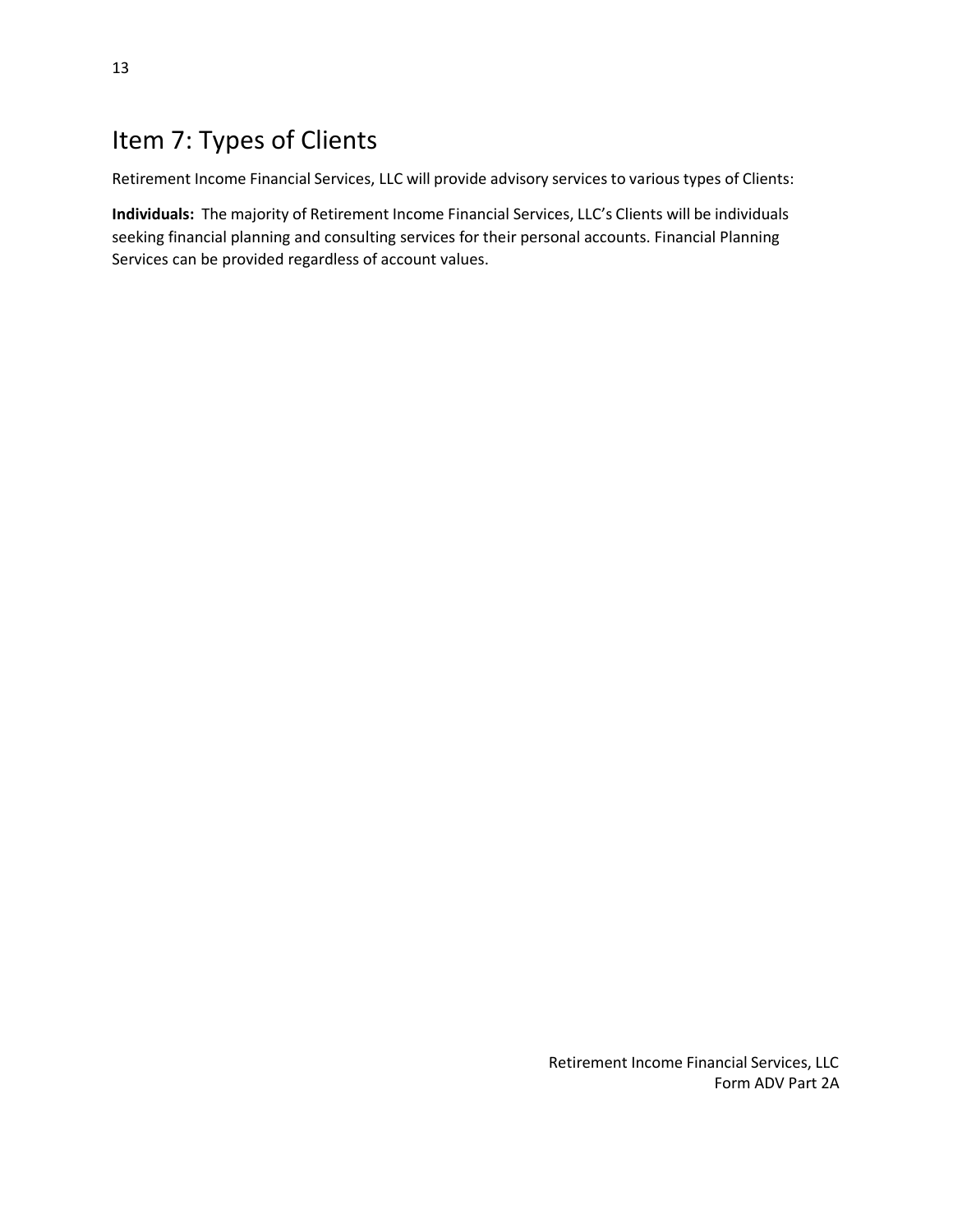**Small-Medium Businesses and Non-Profits:** Retirement Income Financial Services, LLC will provide advisory services to small businesses and nonprofits seeking financial planning or consulting services for their organization's interests. Financial Planning Services can be performed for small businesses and non-profits with any amount of assets.

**Pension Plans:** Occasionally, Retirement Income Financial Services, LLC will provide advisory services to pension plans seeking consulting services or alternative financial products.

We do not require a minimum investment to open and maintain an advisory account, However, accounts managed by TPAs may be subject to different minimum investment requirements.

# <span id="page-13-0"></span>Item 8: Methods of Analysis, Investment Strategies and Risk of Loss

Retirement Income Financial Services, LLC analyzes the Client's financial goals and objectives, income and spending, savings and investments, risks and insurance needs, asset allocation, estate, and tax implications. This analysis seeks to ensure that the Client's needs are addressed while making progress toward their financial goals and objectives. Retirement Income Financial Services, LLC utilizes certain asset allocation tools and investment research materials as well as industry financial planning software from third-party organizations in analyzing current versus proposed investment strategies. The current estate and tax climate as well as prosed future tax and estate changes are taken into consideration.

The following are different methods of analysis that we may use when providing you with investment advice:

**Charting Analysis:** This approach involves the gathering and processing of price and volume information for a particular security. This price and volume information is analyzed using mathematical equations. The resulting data is then applied to graphing charts, which is used to predict future price movements based on price patterns and trends.

**Fundamental Analysis:** This approach attempts to determine a security's value by focusing on underlying factors that affect a company's actual business and its future prospects. The term refers to the analysis of the economic well-being of a financial entity as opposed to only its price movements.

**Tactical Analysis:** This approach aims to take advantage of inefficiencies in asset pricing while avoiding overpriced assets. Tactical Analysts believe that making periodic changes in the amounts invested within different asset classes can enhance investment returns and reduce risk.

**Cyclical Analysis:** This is a type of technical analysis that involves evaluating recurring price patterns and trends.

We may use one or more of the following investment strategies when advising you on investments: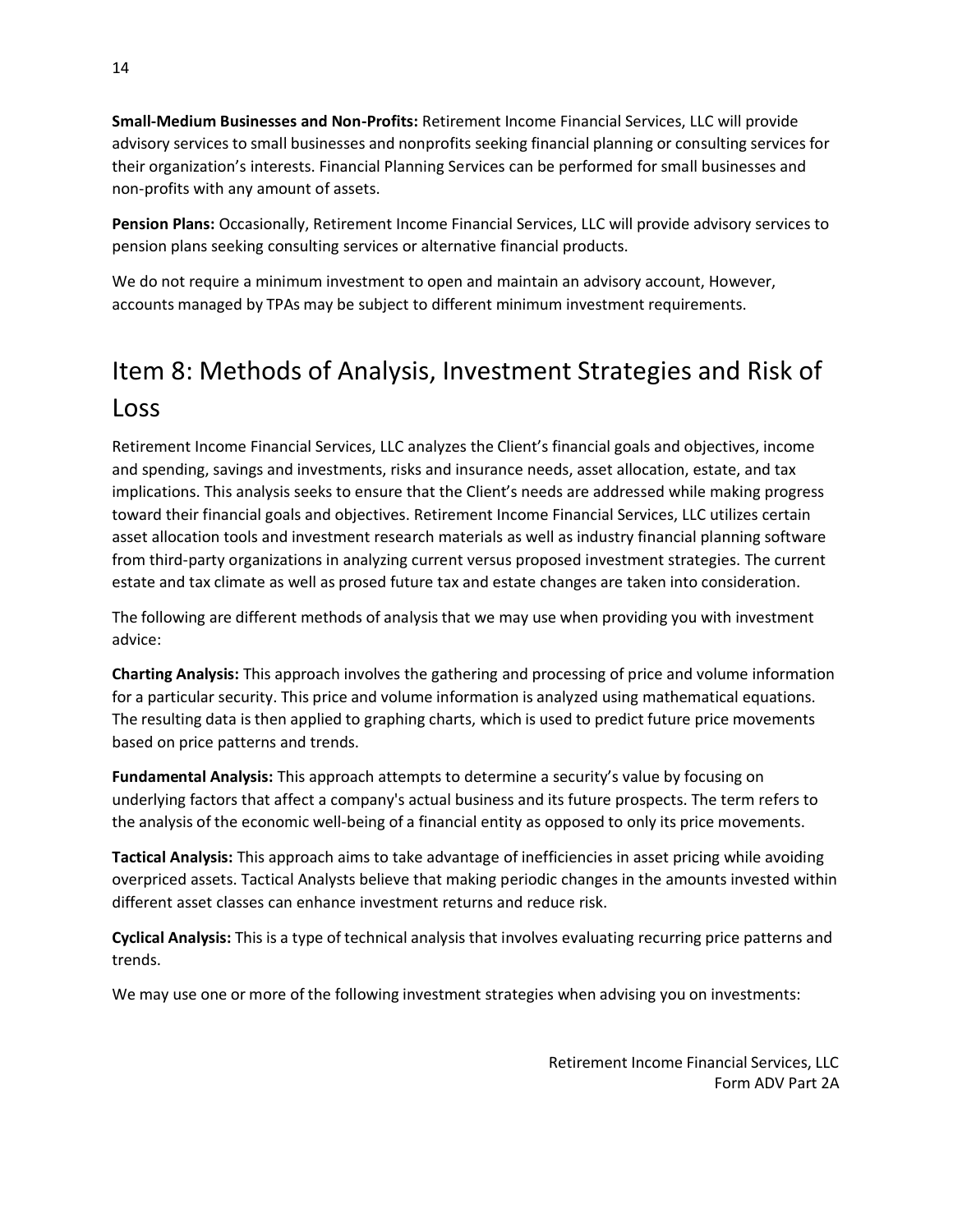- **Long Term Purchases:** Securities held for over a year.
- **Short Term Purchases:** Securities held for less than a year.
- **Trading:** Securities held for less than 30 days.
- **Covered Options:** Covered option is a strategy in which an investor writes an option contract while at the same time owning an equivalent number of shares of the underlying stock.

#### **Investing in securities involves risk of loss that you should be prepared to bear.**

**General Investment Risk:** All investments come with the risk of losing money. Investing involves substantial risks, including complete possible loss of principal plus other losses and may not be suitable for many members of the public. Investments, unlike savings and checking accounts at a bank, are not insured by the government to protect against market losses. Different market instruments carry different types and degrees of risk, and you should familiarize yourself with the risks involved in the particular market instruments you intend to invest in.

**Loss of Value:** There can be no assurance that a specific investment will achieve its investment objectives and past performance should not be seen as a guide to future returns. The value of investments and the income derived may fall as well as rise and investors may not recoup the original amount invested. Investments may also be affected by any changes in exchange control regulation, tax laws, withholding taxes, international, political, and economic developments, and government, economic or monetary policies.

**Interest Rate Risk:** Fixed income securities and funds that invest in bonds and other fixed income securities may fall in value if interest rates change. Generally, the prices of debt securities rise when interest rates fall, and their prices fall when interest rates rise. Longer term debt securities are usually more sensitive to interest rate changes.

**Credit Risk:** Investments in bonds and other fixed income securities are subject to the risk that the issuer(s) may not make required interest payments. An issuer suffering an adverse change in its financial condition could lower the credit quality of a security, leading to greater price volatility of the security. A lowering of the credit rating of a security may also offset the security's liquidity, making it more difficult to sell. Funds investing in lower quality debt securities are more susceptible to these problems and their value may be more volatile.

**Foreign Exchange Risk:** Foreign investments may be affected favorably or unfavorably by exchange control regulations or changes in the exchange rates. Changes in currency exchange rates may influence the share value, the dividends or interest earned, and the gains and losses realized. Exchange rates between currencies are determined by supply and demand in the currency exchange markets, the international balance of payments, governmental intervention, speculation, and other economic and political conditions. If the currency in which a security is denominated appreciates against the US Dollar, the value of the security will increase. Conversely, a decline in the exchange rate of the currency would adversely affect the value of the security.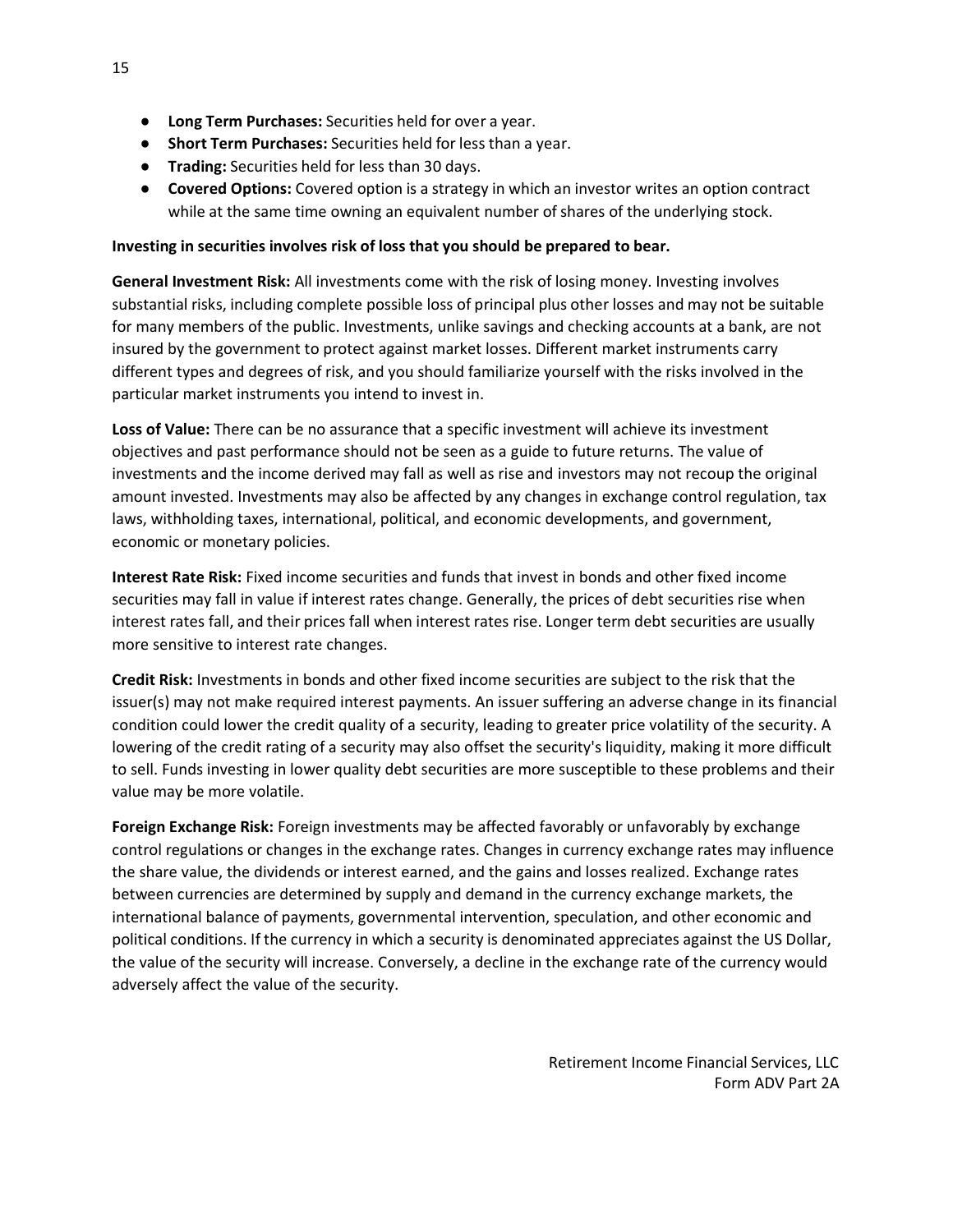**Risks Associated with Investing in Options:** Transactions in options carry a high degree of risk. A relatively small market movement will have a proportionately larger impact, which may work for or against the investor. The placing of certain orders, which are intended to limit losses to certain amounts, may not be effective because market conditions may make it impossible to execute such orders. Selling ("writing" or "granting") an option generally entails considerably greater risk than purchasing options. Although the premium received by the seller is fixed, the seller may sustain a loss well in excess of that amount. The seller will also be exposed to the risk of the purchaser exercising the option and the seller will be obliged either to settle the option in cash or to acquire or deliver the underlying investment. If the option is "covered" by the seller holding a corresponding position in the underlying investment or a future on another option, the risk may be reduced.

#### **Investment Policy Statement Preparation**

Retirement Income Financial Services, LLC will meet with the client (in person, via telephone or video conference) to determine the client's investment needs and goals. Retirement Income Financial Services, LLC will then prepare a written Investment Policy Statement ("IPS") stating those needs and goals and creating a policy to help achieve these goals. The IPS will also list the criteria for selection of investment vehicles and the procedures and timing interval for monitoring of investment performance.

#### **Selection of Investment Vehicles**

Retirement Income Financial Services, LLC will review various investments, consisting of one or all of the following: individual equities, bonds, other investment products and mutual funds (both index and managed) to determine which of these investments are appropriate to implement the client's IPS. The number of investments to be recommended will be determined by the client, based on the Investment Policy Statement.

#### **Monitoring of Investment Performance**

Client investments will be monitored continuously based on the procedures and timing intervals outlined in the Investment Policy Statement. Although Retirement Income Financial Services, LLC will not be involved in any way in the purchase or sale of these investments, Retirement Income Financial Services, LLC will supervise the client's portfolio and will make recommendations to the client as market factors and the client's needs dictate.

#### **Employee Communications**

For pension, profit sharing and 401(k) plans where the individual account participant exercises control over assets in his/her own account (hereinafter ''self-directed plans''), Retirement Income Financial Services, LLC also provides educational support and investment workshops designed for the Plan participants. The nature of the topics to be covered will be determined by Retirement Income Financial Services, LLC and the client under the guidelines established in ERISA Section 404(c). The educational support and investment workshops will NOT provide Plan participants with individualized, tailored investment advice or individualized, tailored asset allocation recommendations.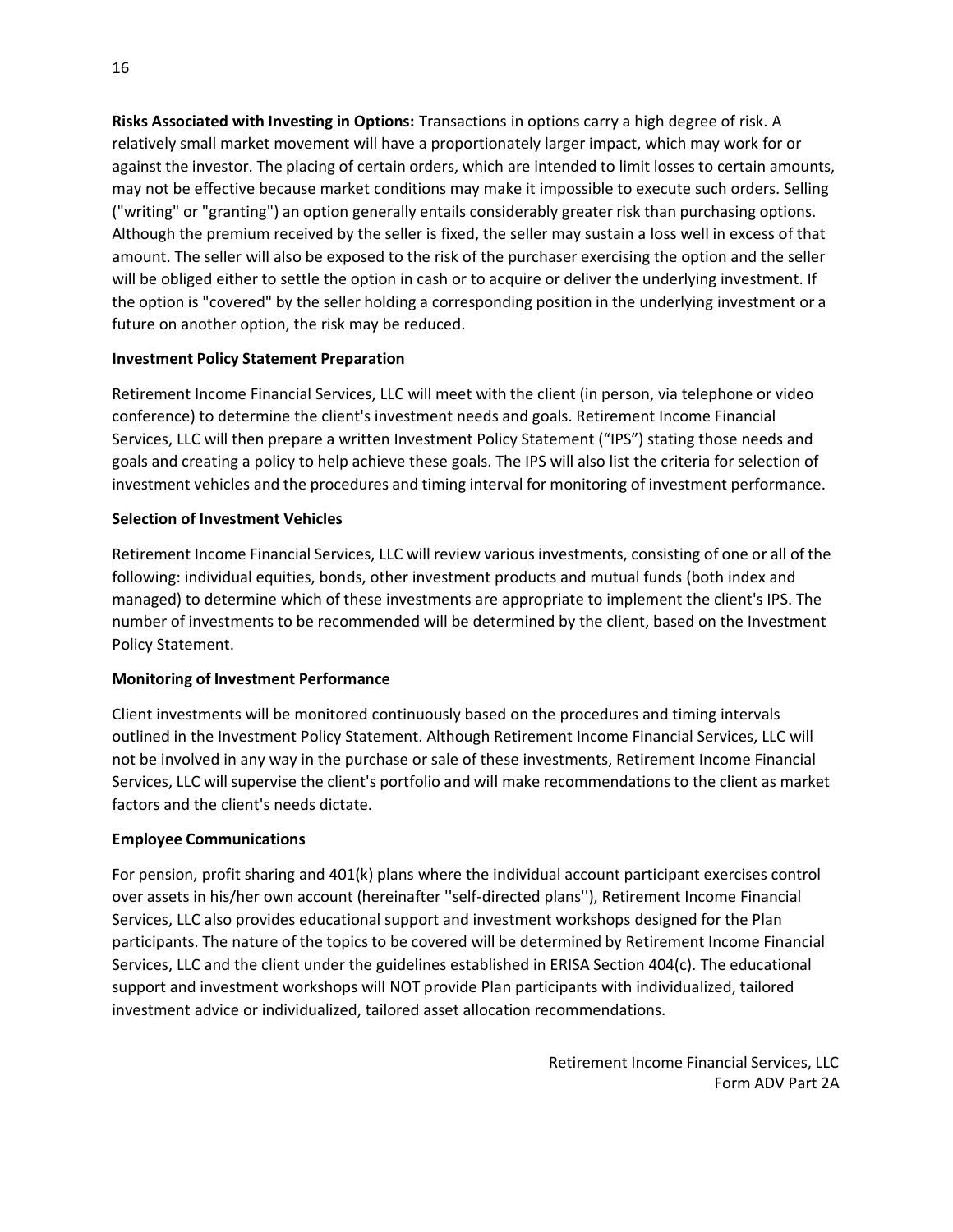Other pension consulting services are available on request. All of our pension consulting services, whether general or customized, will be outlined in an Agreement that shows the services that will be provided and the fees that will be charged for those services.

### <span id="page-16-0"></span>Item 9: Disciplinary Information

Neither Retirement Income Financial Services, LLC nor any of its related persons (including management and IA Reps) have had any legal or disciplinary events in their past. Clients and prospective clients can always view the CRD records (registration records) for Retirement Income Financial Services, LLC or any of its IA Reps through the SEC's Investment Adviser Public Disclosure (IAPD) website at [www.adviserinfo.sec.gov](http://www.adviserinfo.sec.gov/) or through FINRA's Broker Check database online at [www.finra.org/brokercheck. T](http://www.finra.org/brokercheck)he CRD number for Retirement Income Financial Services, LLC is 313537 and the CRD number for Debra L. Sapp is 1497113.

### <span id="page-16-1"></span>Item 10: Other Financial Industry Activities and Affiliations

\*Retirement Income Financial Services, LLC does not have other Financial Industry affiliations at present.

# <span id="page-16-2"></span>Item 11: Code of Ethics, Participation or Interest in Client Transactions and Personal Trading

Pursuant to SEC Rule 204A-1, Retirement Income Financial Services, LLC has a Code of Ethics that promotes the fiduciary duty of Retirement Income Financial Services, LLC, and its IA Reps. The Code of Ethics articulates the importance of trust as a foundation to the relationship between an investment adviser and its clients and establishes policies and procedures to ensure that Retirement Income Financial Services, LLC, and its IA Reps place the interests of the Clients first. The Code of Ethics requires that Retirement Income Financial Services, LLC, and its IA Reps adhere to all applicable securities and related laws and regulations. The Code of Ethics also requires Retirement Income Financial Services, LLC and its IA Reps follow industry "best practices" involving: confidential information, suitability of investments, personal trading on the part of Retirement Income Financial Services, LLC, and its IA Reps, outside business activities of IA Reps, and the disclosure of conflicts of interest. Retirement Income Financial Services, LLC adheres to the Financial Planning Associations Code of Ethics which can be found at [www.fpanet.org/AboutFPA/CodeofEthics](http://www.fpanet.org/AboutFPA/CodeofEthics)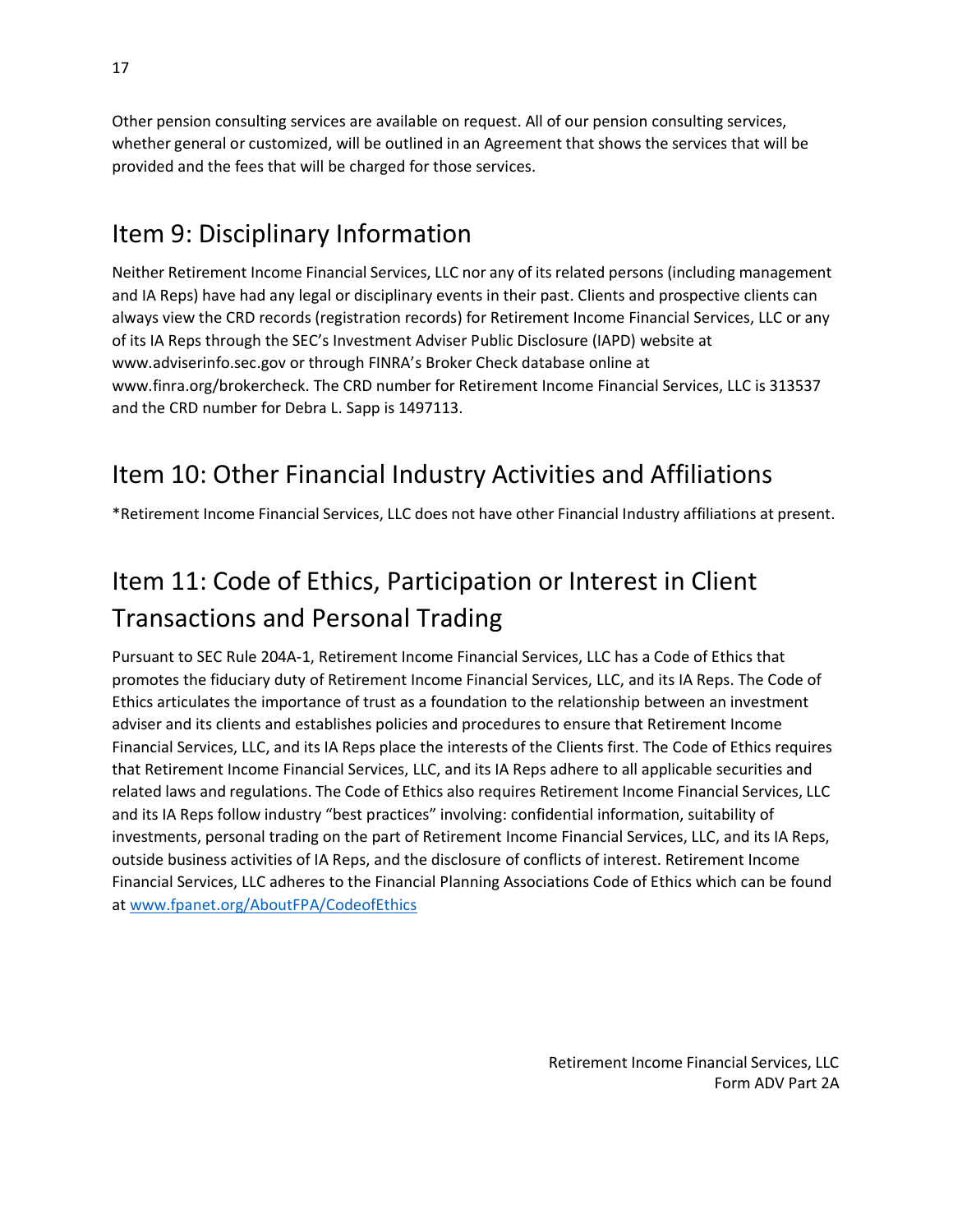### <span id="page-17-0"></span>Item 12: Brokerage Practices

Retirement Income Financial Services, LLC offers discretionary, fee-based portfolio management through Altruist Financial LLC, is an unaffiliated SEC registered broker-dealer and FINRA/SIPC member. ALTRUIST FINANCIAL LLC does not act as a custodian of client assets. The client always maintains ownership of their assets with Apex Clearing Corporation, an unaffiliated SEC-registered broker-dealer and FINRA/SIPC member as clients' custodian. ALTRUIST FINANCIAL LLC places trades for clients under a limited power of attorney and withdraws management fees per the Investment Proposal and Contract signed by the client. Retirement Income Financial Services, LLC works with clients to determine the appropriate ALTRUIST FINANCIAL LLC portfolio based on investment objectives, risk tolerance, and time horizon. All portfolios managed by ALTRUIST FINANCIAL LLC involve risk including the potential loss of principal. Retirement Income Financial Services, LLC will work closely with clients in selecting the proper allocation and investment strategy for the portion of assets, if any, allocated to ALTRUIST FINANCIAL LLC. ALTRUIST FINANCIAL LLC will actively manage your account to ensure your investments are in line with your risk tolerance, time horizon and overall financial objectives. Retirement Income Financial Services, LLC nor ALTRUIST FINANCIAL LLC is responsible for investments or other products recommended or purchased outside of the ALTRUIST FINANCIAL LLC managed portfolios. Past performance is not an indication of future results.

Retirement Income Financial Services charges a percentage of assets under management, hourly charges and fixed fees (not including subscription fees).

#### **Schwab Intelligent Portfolios™ Program**

Retirement Income Financial Services, LLC may also utilize for certain lower asset balance clients the Institutional Intelligent Portfolios™ Program platform sponsored by Schwab Wealth Investment Advisory, Inc. (the "Program" and "SWIA," respectively). SWIA is an unaffiliated SEC registered third party service provider which offers an electronic algorithms platform which ensures client portfolios are aligned with the client's investment objective and risk tolerance via model portfolios. Under this automated investment advisory program, trading and rebalancing is determined via an algorithm based on model portfolios created by Retirement Income Financial Services, LLC, with cash flows and dividends used to keep the portfolio in balance. Also referred to as "robo-advisory services", SWIA provides Retirement Income Financial Services, LLC with the technology platform to automate the management of portfolios of ETFs and mutual fund securities, provides sub-advisory services and acts in a discretionary capacity to the client's account. Any clients that use the Program will receive the SWIA Program Disclosure Brochure ("Program Disclosure Brochure") from SWIA which includes a more detailed description and additional information.

Retirement Income Financial Services, LLC may also participate in the Schwab Advisor Services (SAS) services program offered to independent investment advisors by Charles Schwab & Company, Inc., ("Schwab") Schwab and is an unaffiliated SEC-registered broker dealers and FINRA/SIPC member broker dealers. Each offer to independent advisors, services which include custody of securities, trade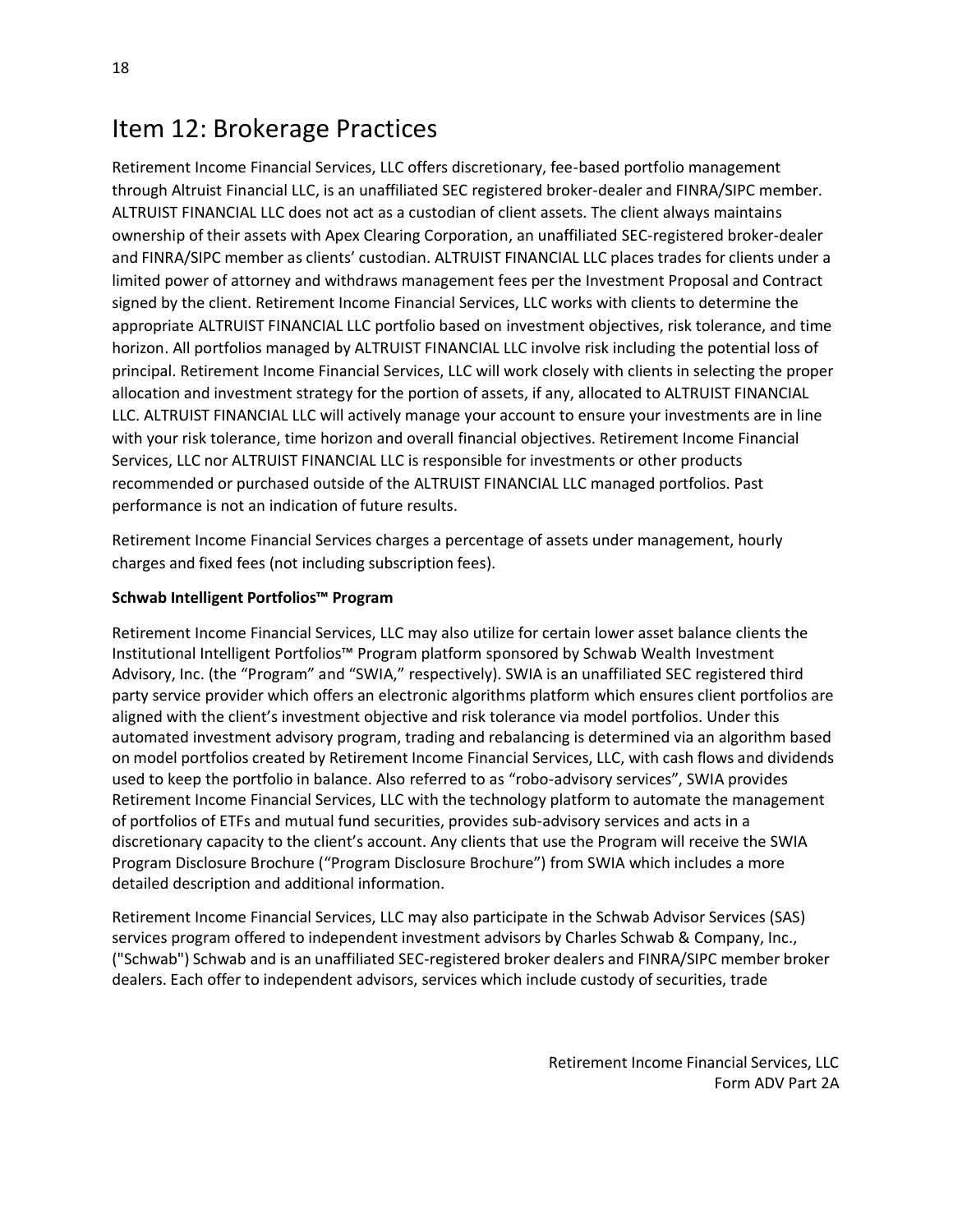execution, clearance, and settlement transactions. For clients participating in the Schwab Intelligent Portfolios™ Program, clients will utilize the brokerage services of Charles Schwab & Co., Inc. ("CS &Co") offered to independent investment advisers. CS&Co is also FINRA member and member of SIPC Aggregating (Block) Trading for Multiple Client Accounts.

#### **The Custodian and Brokers we use**

Retirement Income Financial Services, LLC does not maintain custody of your assets, although we may be deemed to have custody of your assets if you give us authority to withdraw assets from your account (see Item 15—Custody, below). Your assets must be maintained in an account at a "qualified custodian," generally a broker-dealer or bank. We may recommend that our clients use Charles Schwab & Co., Inc. (Schwab), a registered broker-dealer, member SIPC, as the qualified custodian. We are independently owned and operated and are not affiliated with Schwab. Schwab will hold your assets in a brokerage account and buy and sell securities when [we/you] instruct them to. While we may recommend that you use Schwab as custodian/broker, you will decide whether to do so and will open your account with Schwab by entering into an account agreement directly with them. We do not open the account for you, although we may assist you in doing so. Not all advisors require their clients to use a particular brokerdealer or other custodians selected by the advisor. Even though your account is maintained at Schwab, we can still use other brokers to execute trades for your account as described below (see "Your brokerage and custody costs"). We seek to recommend a custodian/broker that will hold your assets and execute transactions on terms that are, overall, most suitable and advantageous when compared with other available providers and their services. We consider a wide range of factors, including:

- Combination of transaction execution services and asset custody services (generally without a separate fee for custody)
- Capability to execute, clear, and settle trades (buy and sell securities for your account)
- Capability to facilitate transfers and payments to and from accounts (wire transfers, check requests, bill payment, etc.)
- Breadth of available investment products (stocks, bonds, mutual funds, exchange-traded funds ETFs, etc.)
- Availability of investment research and tools that assist us in making investment decisions
- Quality of services
- Competitiveness of the price of those services (commission rates, margin interest rates, other fees, etc.) and willingness to negotiate the prices
- Reputation, financial strength, security, and stability
- Prior service to us and our clients
- Availability of other products and services that benefit us, as discussed below (see "Products and services available to us from Schwab")

19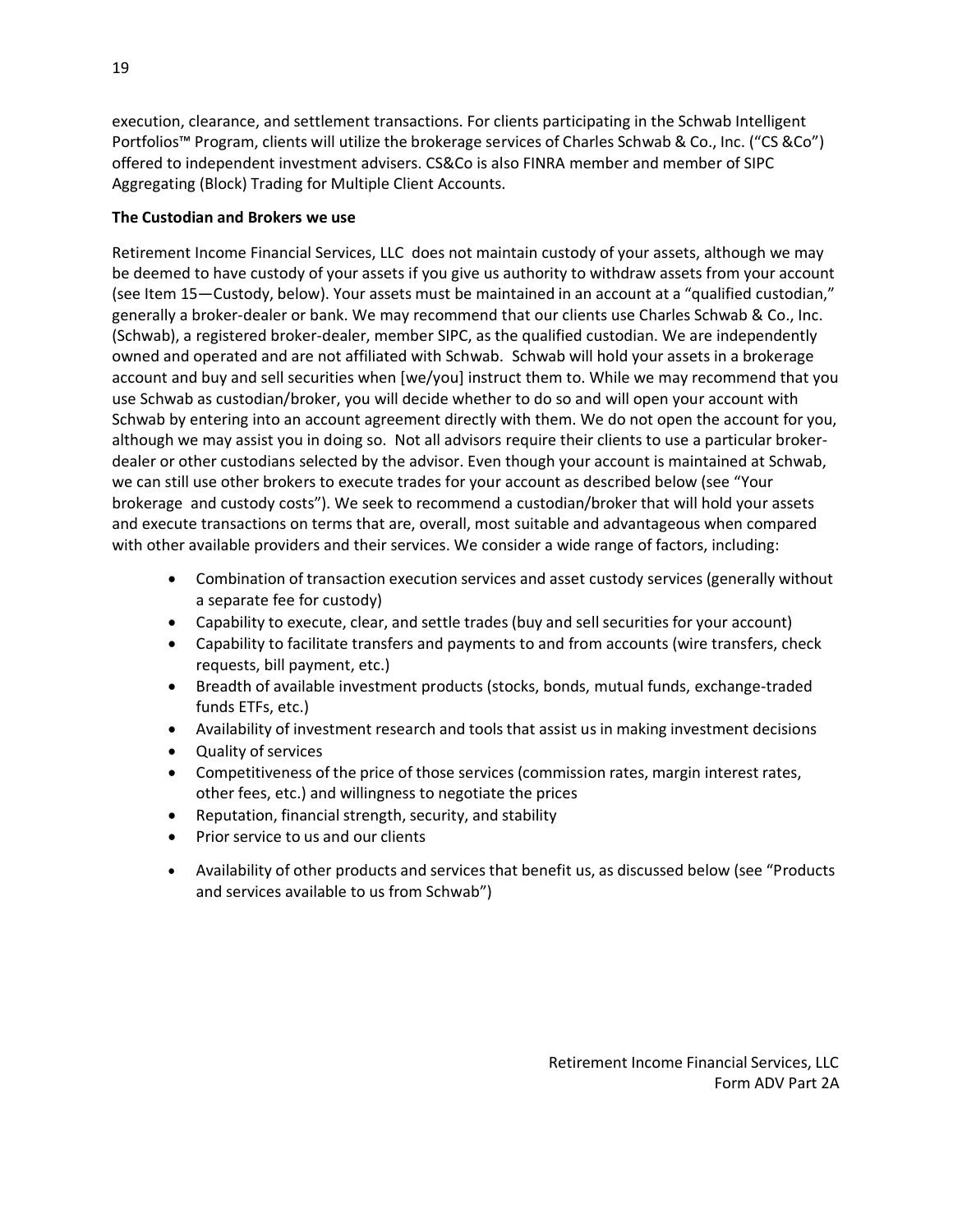#### **Your Brokerage and Custody costs**

For our clients' accounts that Schwab maintains, Schwab generally does not charge you separately for custody services but is compensated by charging you commissions or other fees on trades that it executes or that settle into your Schwab account. Certain trades (for example, many mutual funds and ETFs) may not incur Schwab commissions or transaction fees. Schwab is also compensated by earning interest on the uninvested cash in your account in Schwab's Cash Features Program. [For some accounts, Schwab may charge you a percentage of the dollar amount of assets in the account in lieu of commissions.] [Schwab's commission rates [and] asset-based fees] applicable to our client accounts were negotiated based on the condition that our clients collectively maintain a total of at least \$100,000.00 of their assets in accounts at Schwab. This commitment benefits you because the overall [commission rates [and] asset-based fees] you pay are lower than they would be otherwise. In addition to [commissions [and] asset-based fees], Schwab charges you a flat dollar amount as a "prime broker" or "trade away" fee for each trade that we have executed by a different broker-dealer but where the securities bought or the funds from the securities sold are deposited (settled) into your Schwab account. These fees are inaddition to the commissions or other compensation you pay the executing broker-dealer. Because of this, in order to minimize your trading costs, we have Schwab execute most trades for your account. We have determined that having Schwab execute most trades is consistent with our duty to seek "best execution" of your trades. Best execution means the most favorable terms for a transaction based on all relevant factors, including those listed above (see "How we select brokers/custodians").

Schwab Advisor Services™ is Schwab's business entity serving independent investment advisory firms like us. They provide us and our clients with access to their institutional brokerage services (trading, custody, reporting, and related services), many of which are not typically available to Schwab retail customers. Schwab also makes available various support services. Some of those services help us manage or administer our clients' accounts, while others help us manage and grow our business. Schwab's support services are generally available on an unsolicited basis (we don't have to request them) and at no charge to us. Following is a more detailed description of Schwab's support services:

Services that benefit you: Schwab's institutional brokerage services include access to a broad range of investment products, execution of securities transactions, and custody of client assets. The investment products available through Schwab include some to which we might not otherwise have access or that would require a significantly higher minimum initial investment by our clients. Schwab's services described in this paragraph generally benefit you and your account.

Services that may not directly benefit you: Schwab also makes available to us other products and services that benefit us but may not directly benefit you or your account. These products and services assist us in managing and administering our clients' accounts. They include investment research, both Schwab's own and that of third parties. We may use this research to service all or a substantial number of our clients' accounts, including accounts not maintained at Schwab. In addition to investment research, Schwab also makes available software and other technology that:

- Provide access to client account data (such as duplicate trade confirmations and account statements)
- Facilitate trade execution and allocate aggregated trade orders for multiple client accounts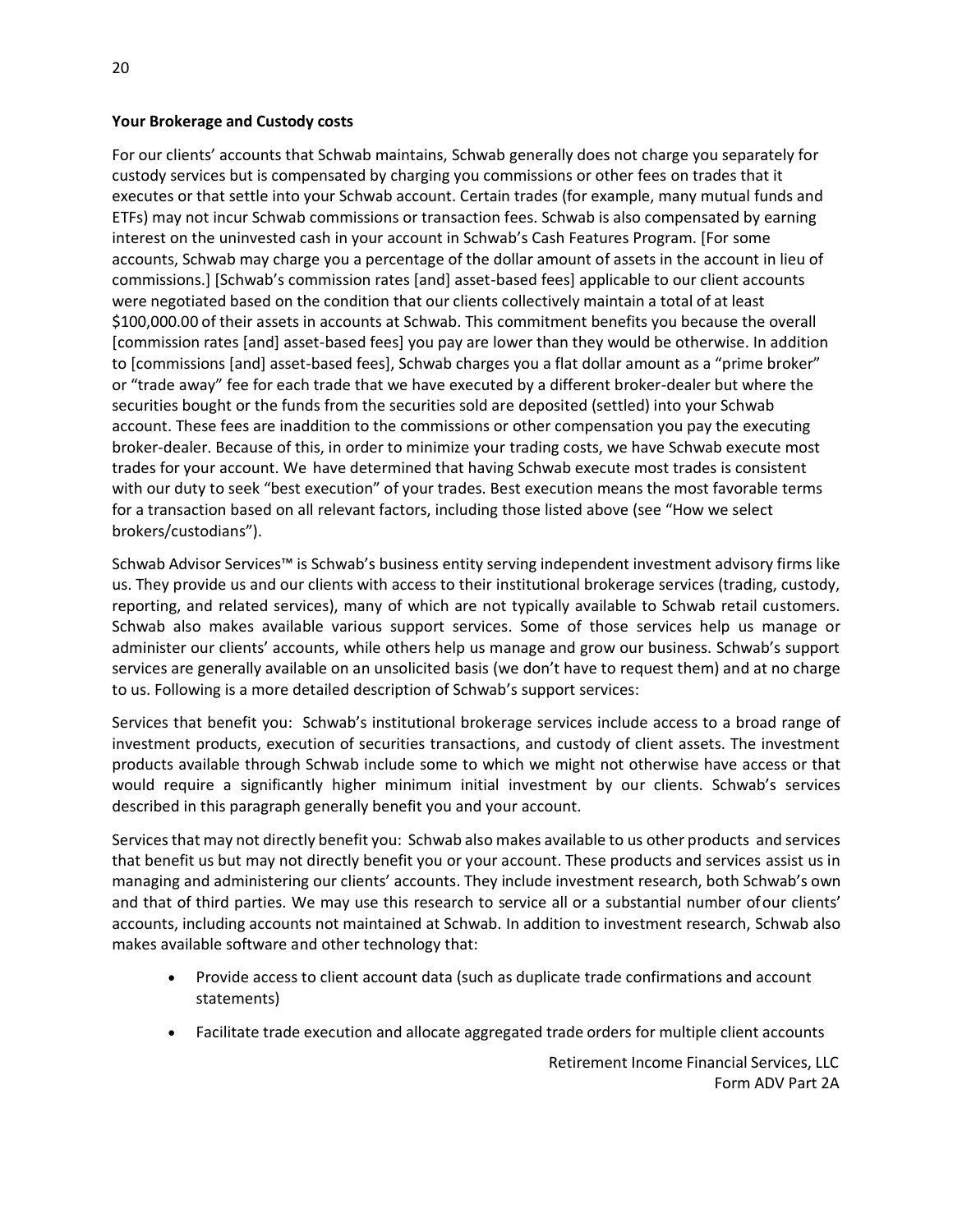- Provide pricing and other market data
- Facilitate payment of our fees from our clients' accounts
- Assist with back-office functions, recordkeeping, and client reporting

Services that generally benefit only us. Schwab also offers other services intended to help us manage and further develop our business enterprise. These services include:

- Educational conferences and events
- Consulting on technology, compliance, legal, and business needs
- Publications and conferences on practice management and business succession
- Access to employee benefits providers, human capital consultants, and insurance providers
- Marketing consulting and support

Schwab may provide some of these services itself. In other cases, it will arrange for third-party vendors to provide the services to us. Schwab may also discount or waive its fees for some of these services or pay all or a part of a third party's fees. Schwab may also provide us with other benefits, such as occasional business entertainment of our personnel sections.

#### **Our interest in Schwab's services**

The availability of these services from Schwab benefits us because we do not have to produce or purchase them. We don't have to pay for Schwab's services. This creates an incentive to recommend that you maintain your account with Schwab, based on our interest in receiving Schwab's services that benefit our business and Schwab's payment for services for which we would otherwise have to pay rather than based on your interest in receiving the best value in custody services and the most favorable execution of your transactions. This is a potential conflict of interest. In some cases, the services that Schwab pays for are provided by affiliate of ours or by another party that hassome pecuniary, financial or other interests in us (or in which we have such an interest). This creates an additional potential conflict of interest. We believe, however, that when we recommend Schwab as custodian and broker is in the best interests of our clients. Our selection is primarily supported by the scope, quality, and price of Schwab's services (see "How we select brokers/ custodians") and not Schwab's services that benefit only us.

### <span id="page-20-0"></span>Item 13: Review of Accounts

For Fee Clients and product only clients, clients are encouraged to meet with a Retirement Income Financial Services, LLC at least once per year to review their account as a whole, ensuring that their financial objectives align with their current financial condition, goals, etc. As financial conditions or objectives change over time, this review confirms the Client's financial plan is on track to reach its goal and to assess if our working relationship is still viable and if it should be continued. If Clients experience life-changing events, they may initiate a Review earlier than the typical annual time frame.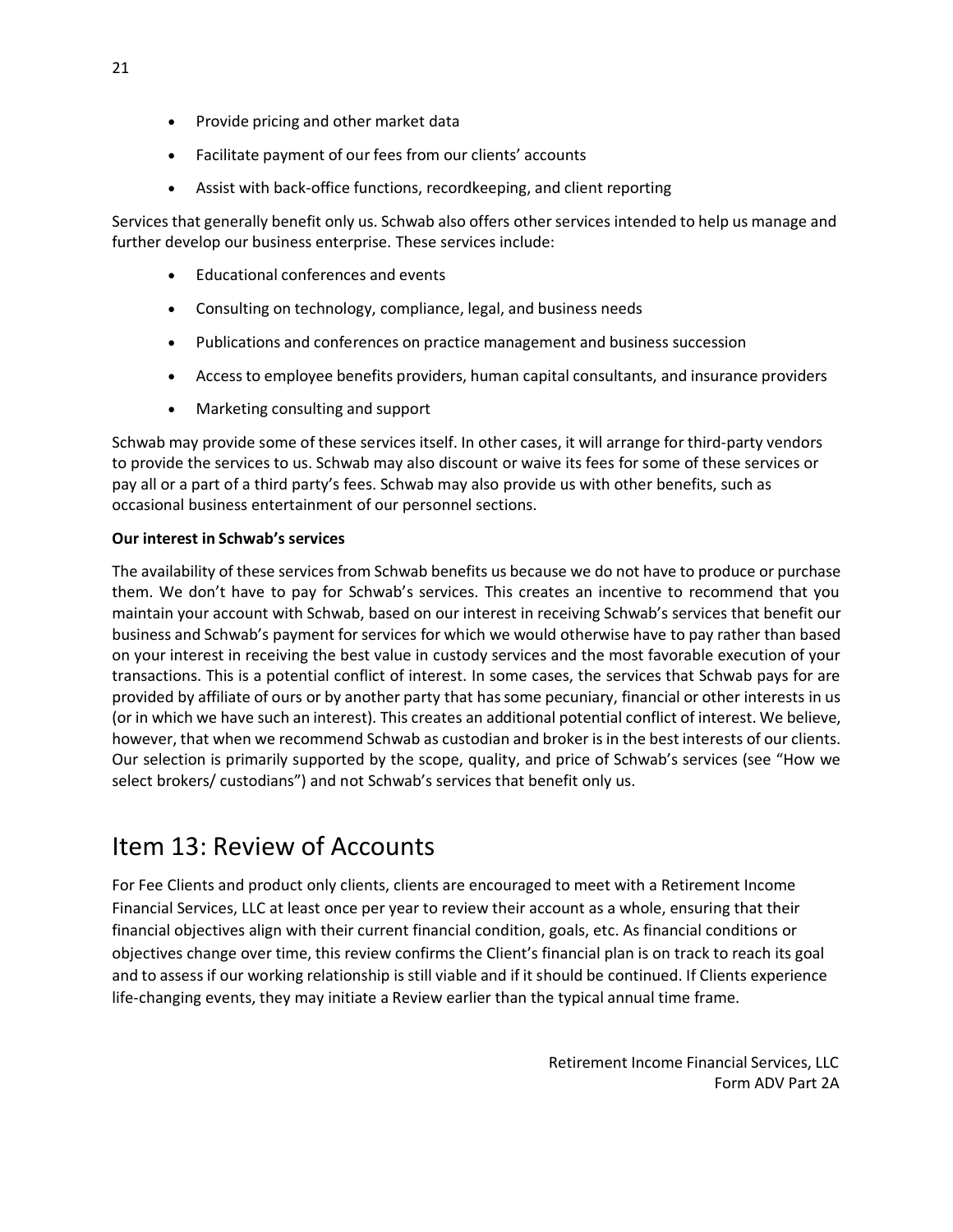### <span id="page-21-0"></span>Item 14: Client Referrals and other Compensation

Retirement Income Financial Services, LLC reserves the option directly hire and compensate a referral services company for client referrals. Retirement Income Financial Services, LLC deems this equivalent to marketing expense. Clients will not be charged any higher fees when referred by a third party than when engaging Retirement Income Financial Services, LLC directly. Clients may not negotiate this compensation and compensation may only be based on fees and never commissions. If Retirement Income Financial Services, LLC provides more than \$600 of monetary compensation in a given year to another person, that person will be considered an independent contractor and will receive a 1099 at the end of the year for all monies paid.

We receive an economic benefit from Schwab in the form of the support products and services it makes available to us and other independent investment advisors whose clients maintain their accounts at Schwab. In addition, Schwab has also agreed to pay for certain products and services for which we would otherwise have to pay once the value of our clients' assets in accounts at Schwab reaches a certain amount. In some cases, a recipient of such payments is an affiliate of ours or another party which has some pecuniary, financial or other interests in us (or in which we have such an interest). These products and services, how they benefit us, and the related conflicts of interest are described above (see Item 12-Brokerage Practices).

### <span id="page-21-1"></span>Item 15: Custody

Retirement Income Financial Services, LLC does not have direct custody of client accounts, funds or securities, however we do retain constructive/limited custody due to direct fee deduction.

### <span id="page-21-2"></span>Item 16: Investment Discretion

Retirement Income Financial Services, LLC will have investment discretion over client accounts, funds, or securities; when best suited for the client however, for the benefit of no commissions or transaction fees, fully digital account opening, a variety of security options and complete integration with software tool, Retirement Income Financial Services, LLC may recommend Altruist Financial LLC, an unaffiliated SEC-registered broker-dealer and FINRA/SICP member, as the introducing broker to Apex Clearing Corporation, an unaffiliated SEC-registered broker-dealer and FINRA/SIPC member, as the clients' custodian. Retirement Income Financial Services, LLC does not receive any research or other soft-dollar benefit by nature from its relationship with Altruist LLC nor does Retirement Income Financial Services, LLC receive any referrals in exchange for using Altruist Financial LLC as a broker-dealer.

Retirement Income Financial Services, LLC offers discretionary, fee-based portfolio management through Altruist Financial LLC, an unaffiliated SEC-registered broker-dealer and FINRA/SICP member.

For accounts custodied at Altruist, in order to implement RIF's investment advice with respect to Clients, Altruist, (as agent of RIF) generally has exclusive authority to buy, sell (including short sales),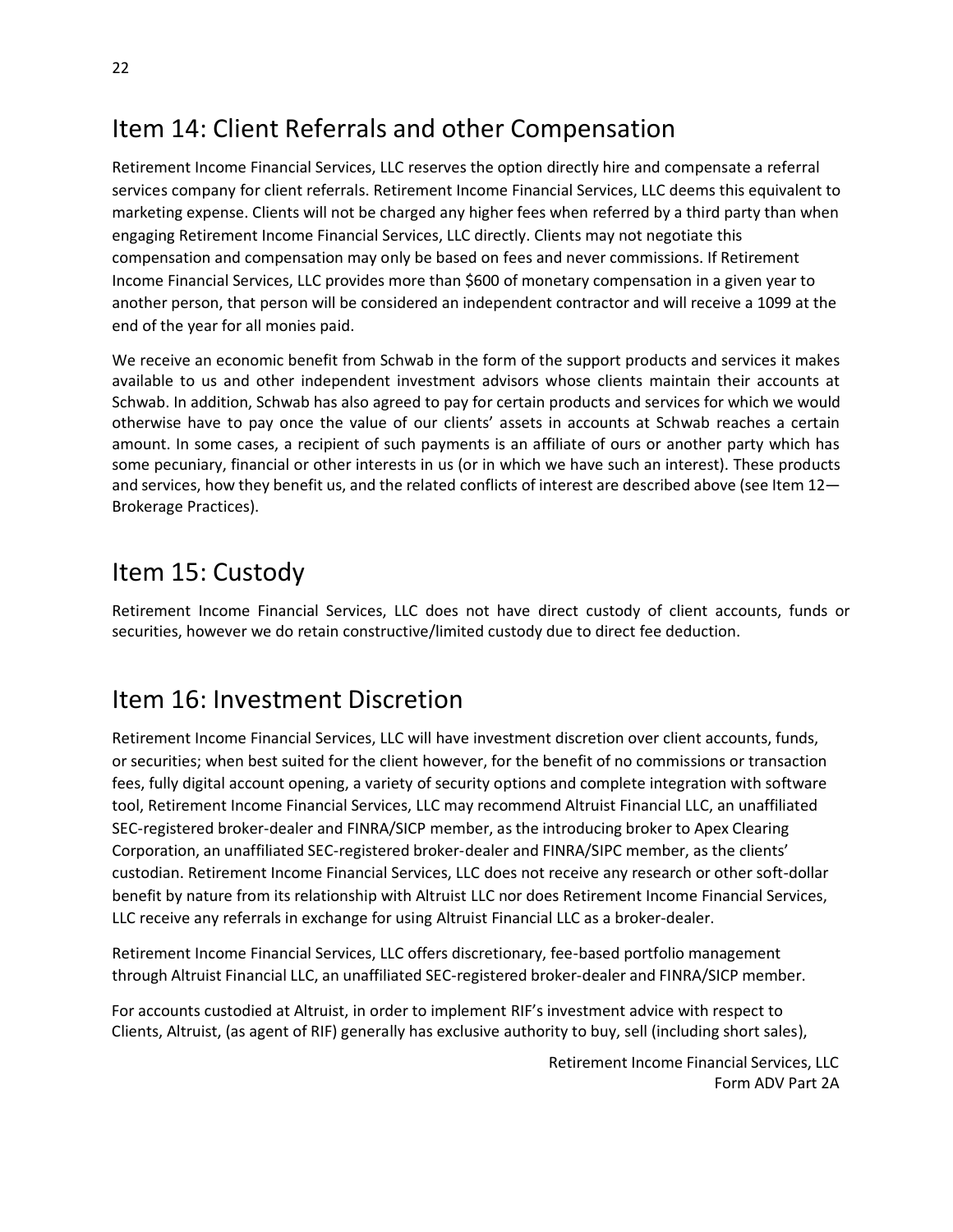trade, exchange, convert, spread, hold, or otherwise effect transactions for and with respect to Investments, all at such times, in such amounts, and at such prices as RIF or Altruist, in its sole and absolute discretion, may determine. RIF shall appoint Altruist as RIF's attorney-in-fact to negotiate, execute, deliver, and enter into such brokerage, give-up, exchange-for-physical, and such other agreements, instruments, and authorizations on behalf of the Clients on such terms and conditions as Altruist, acting in its sole and absolute discretion, deems necessary or appropriate.

### <span id="page-22-0"></span>Item 17: Voting Client Securities

Retirement Income Financial Services, LLC does not vote proxies. It is the client's responsibility to vote proxies. Clients will receive proxy materials directly from the custodian. Retirement Income Financial Services, LLC will direct clients to their custodian for answers to their proxy questions.

### <span id="page-22-1"></span>Item 18: Financial Information

Retirement Income Financial Services, LLC is required to disclose additional financial information in advance as described in the "ADVISORY BUSINESS" section (page 3 of this FIRM BROCHURE). Retirement Income Financial Services, LLC, its management, and IA Reps have no bankruptcies or judgments in the last 10 years.

### <span id="page-22-2"></span>Item 19: Requirements for State-Registered Advisers

Retirement Income Financial Services, LLC has only one principal executive officer, Debra L. Sapp. Her biographical information can be found on the company website at www.rifinancialsvcs.com. Credentials under the "FEES AND COMPENSATION" section of this FIRM BROCHURE, the subsection titled "OTHER COMPENSATION" explains that IA Reps of Retirement Income Financial Services, LLC may also be licensed as insurance agents as a part of financial planning and may receive insurance commissions for the sale of insurance products. Outside business activities do not exceed 10 hours per week. Outside business activities include: Uber driving Approx. 0-20 hrs per month, Trinity's Catering Company LLC 0 hours per month. There are no performance-based compensations associated with either outside business activity. Neither outside activity has any arbitration or civil claims. There are no relationships or arrangements with any issuer of securities.

Professional Liability Insurance (E&O) is with NAPA Direct. Proof of insurance will be provided upon client request.